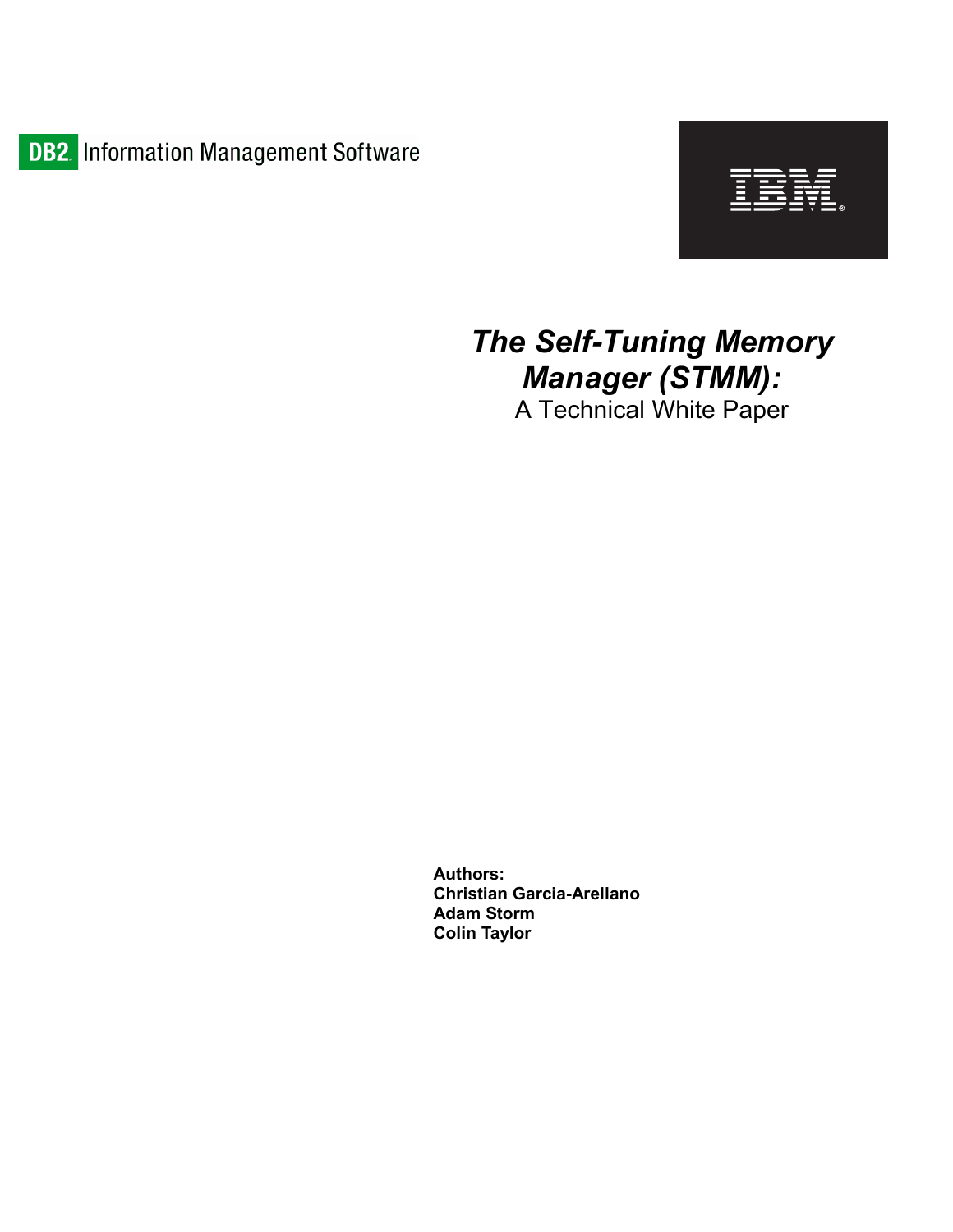| Introduction<br>А. |  |
|--------------------|--|
|                    |  |
|                    |  |
|                    |  |
|                    |  |
| В.                 |  |
|                    |  |
|                    |  |
|                    |  |
|                    |  |
|                    |  |
| $\mathbf{C}$ .     |  |
|                    |  |
|                    |  |
|                    |  |
|                    |  |
|                    |  |
|                    |  |
|                    |  |
| D.                 |  |
|                    |  |
|                    |  |
| Е.                 |  |
|                    |  |
|                    |  |
|                    |  |
| F.                 |  |
|                    |  |
|                    |  |
| G.                 |  |
|                    |  |
|                    |  |
|                    |  |
|                    |  |
|                    |  |
|                    |  |
|                    |  |
|                    |  |
| Logging.           |  |
|                    |  |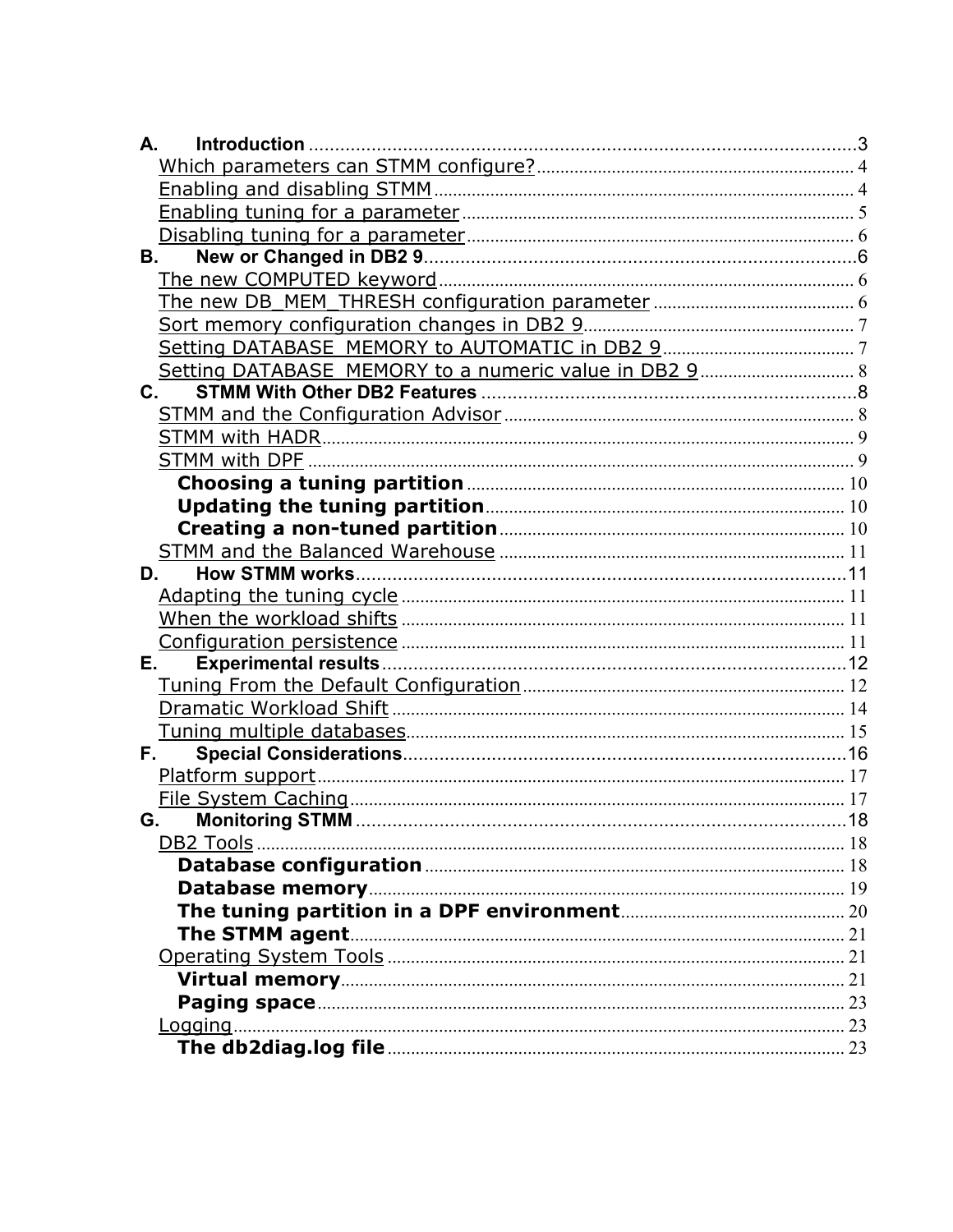### A. Introduction

The Self-Tuning Memory Manager (STMM) solves two key problems with memory tuning: 1) an optimal memory configuration can be difficult to determine, and 2) any static memory configuration will be sub-optimal in the presence of dynamic workloads. The feature works by iteratively modifying the memory configuration in small increments with the goal of improving overall system performance. STMM makes its decisions with the help of new internal metrics that predict the effect that additional memory will have for a given heap. These metrics, when combined with STMM's advanced tuning algorithms, can in most cases, tune a system from an out-of-the-box configuration to near-optimal memory usage in an hour or less. This approach is well suited for industries where workload memory requirements can change dramatically over time.

STMM improves performance and dramatically reduces the database's total cost of ownership for small and large businesses alike. Internal testing shows that it is effective at tuning database memory in performance-sensitive environments, with complex workloads, and in the presence of fluctuating system resource availability. It works well in singlepartition and homogeneous multi-partition environments, providing fast convergence time, rapid adaptation, and stable response to noise. In the vast majority of cases, even for steady-state workloads, STMM competes with the best tuning of human administrators. The feature also has a rich set of logged data, which allows the user to gain insights into how tuning decisions are being made.

In general, STMM will be useful to the vast majority of DB2 9 users. The feature is most useful in shops where knowledge of the DB2 memory model or where overall DBA skills are limited. In shops where DB2 skills are plentiful, the feature can still be extremely useful when dealing with a new workload with unknown memory requirements or when a workload has volatile memory requirements.

In environments where the workload has stable memory requirements, and skill levels in DB2 performance tuning and administration are particularly high, STMM can still be useful as a diagnostic tool. In these environments, it is best to run STMM on a test system while closely monitoring the tuning decisions. Then, before going into production, the configuration can be fixed (by turning STMM off) to ensure that the configuration doesn't change.

STMM is also particularly useful in Database Partitioning Feature (DPF) environments where each partition has similar memory requirements. In these environments, STMM is able to tune all partitions at the same time. If each partition in a DPF system does not have similar memory requirements, STMM can still be used if set up properly (as detailed later in this document).

Similarly, on systems with many defined buffer pools, STMM can save a great deal of time and effort by automatically tuning the memory. Not only does STMM utilize an advanced tuning algorithm for determining buffer pool sizes, but it is also able to adjust the memory configuration up to 120 times each hour. These two factors combined allow STMM to reach a near optimal configuration dramatically faster than a human administrator.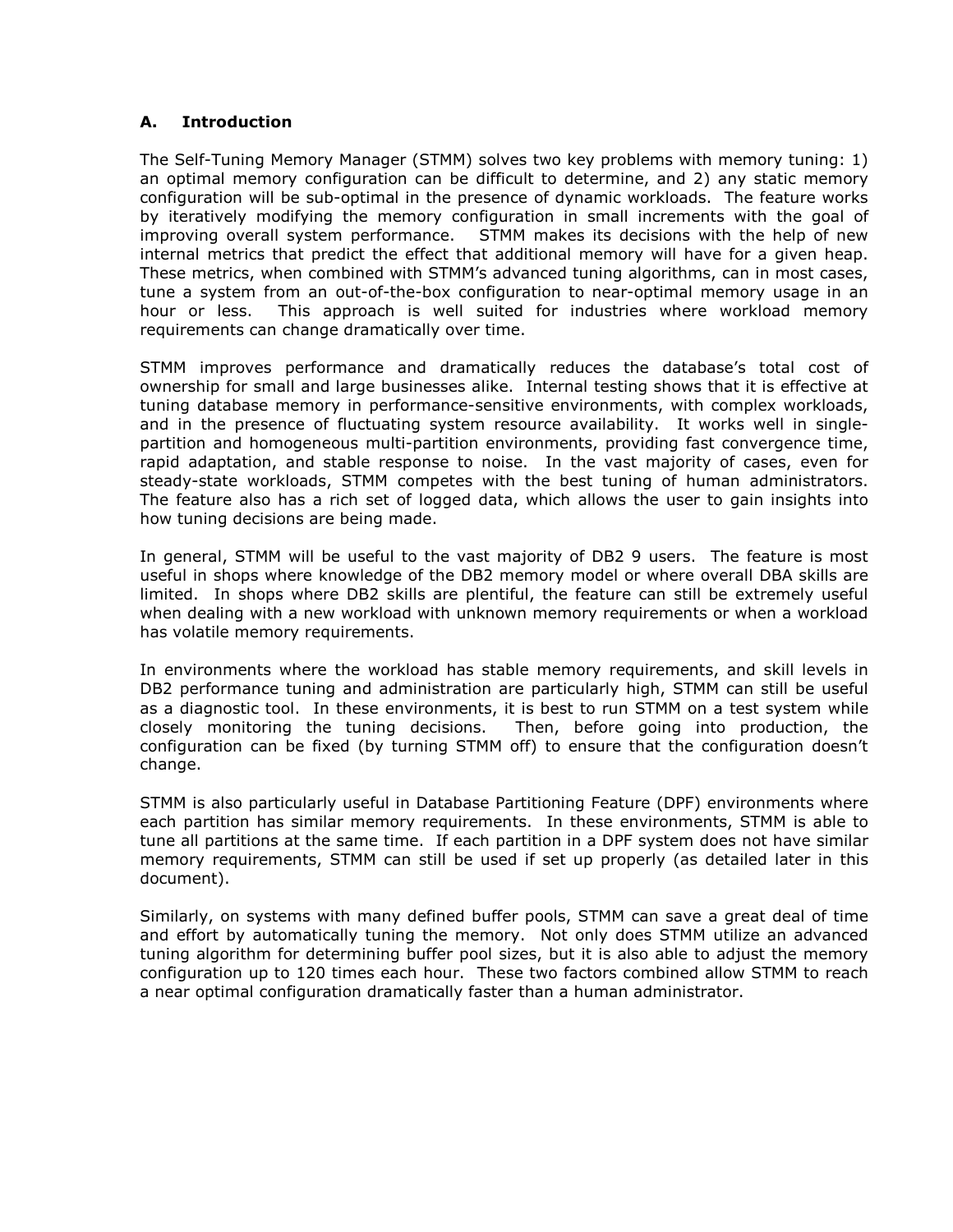### Which parameters can STMM configure?

STMM can automatically tune the following parameters:

- DATABASE\_MEMORY total database memory usage
- MAXLOCKS percentage of locklist granted to any given transaction
- LOCKLIST- memory available for row or table locks
- SHEAPTHRES SHR total amount of memory available for sorting
- SORTHEAP memory available for each sort
- PCKCACHESZ memory for compiled SQL package caching
- Buffer pool size memory for caching data and index pages

When tuning the total database memory usage (the DATABASE\_MEMORY parameter), STMM is able to balance the system's memory across multiple DB2 databases. In addition, STMM will also sense the memory requirements of other applications running on the system (even non-IBM applications) and will tune the memory accordingly so that the database's memory consumption will not negatively impact the other applications.

Additionally, STMM tunes the amount of free database memory that can be used when any of the following heaps run out of memory:

- UTIL HEAP SZ memory used for running utilities such as backup and load
- DBHEAP memory used for database control blocks
- CATALOGCACHE\_SZ memory used for caching the system catalogs

As a result of this overflow tuning, STMM is able to implicitly tune these parameters as well. This implicit tuning does not eliminate the need to suitably configure these parameters. However, it will help to prevent out-of-memory errors in cases where the memory usage for a given heap spikes unexpectedly.

Currently, STMM cannot be used to tune Application Global Memory. The same is true for Agent Private Memory and Agent/Application Shared Memory, with the exception of the SORTHEAP parameter (listed above). To enable the SORTHEAP parameter for tuning, the database manager SHEAPTHRES parameter must be set to 0.

### Enabling and disabling STMM

The STMM feature is automatically enabled for all newly created, non-partitioned DB2 9 databases. If your database is a partitioned database or has been upgraded from a previous DB2 version, the feature will have to be enabled manually.

To enable the STMM feature, turn the SELF\_TUNING\_MEM database configuration parameter to ON:

### update database configuration using SELF\_TUNING\_MEM ON

The SELF\_TUNING\_MEM database configuration parameter is the main way to enable and disable the STMM feature. In addition to setting the value of this parameter, each memory heap that will be tuned by STMM must be independently activated for tuning.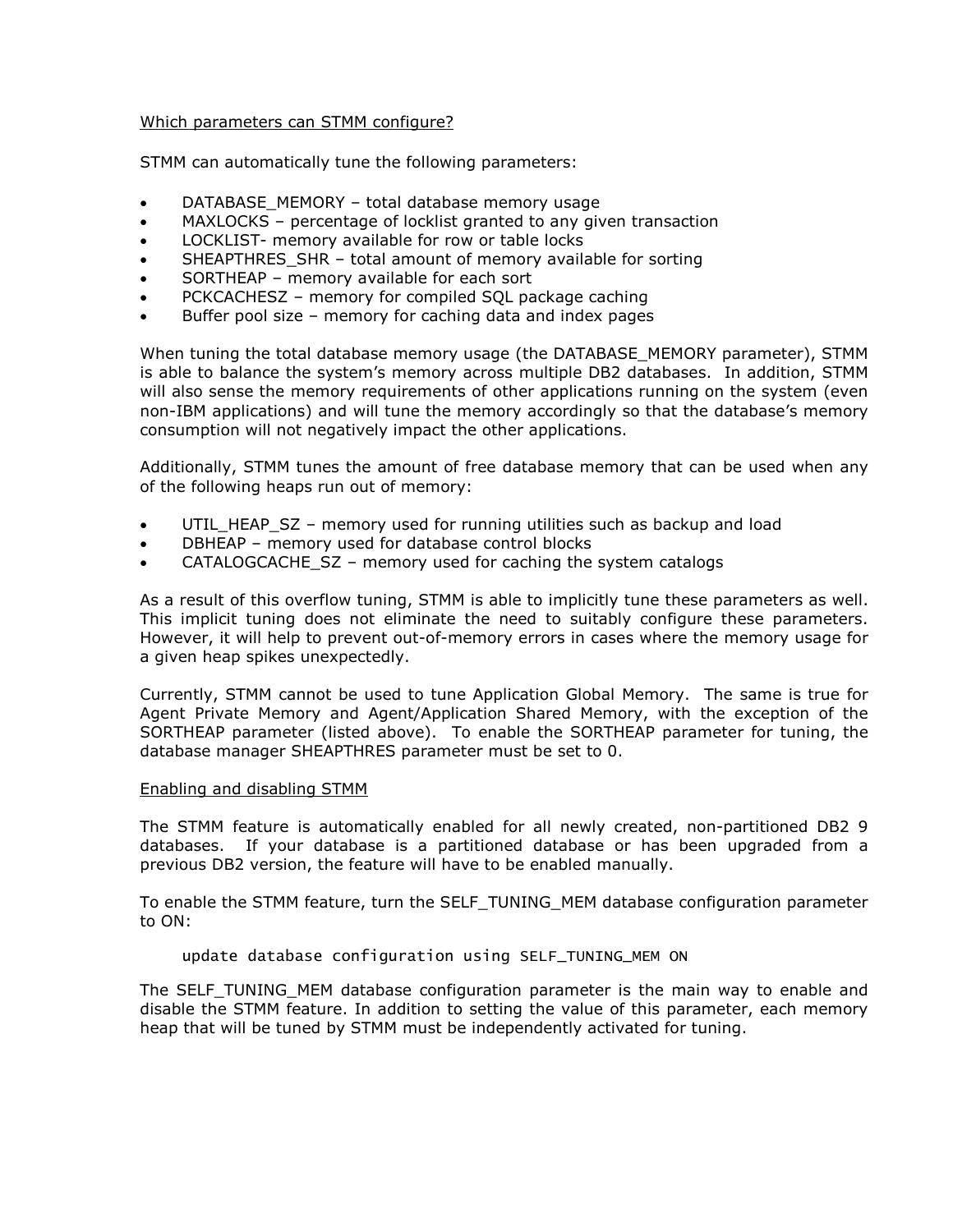To disable the STMM feature, set the SELF\_TUNING\_MEM database configuration parameter to OFF:

update database configuration using SELF\_TUNING\_MEM OFF

If the SELF\_TUNING\_MEM configuration parameter is changed using the described commands (i.e., using an established database connection), it takes effect immediately so no database restart is necessary.

#### Enabling tuning for a parameter

With SELF TUNING MEM set to ON, setting any of the self-tunable parameters to AUTOMATIC allows the parameter to be tuned by STMM. Because memory is being traded between memory consumers, there must be at least two memory consumers enabled for self-tuning in order for memory tuning to occur. When SELF\_TUNING\_MEM is set to ON, but fewer than two memory consumers are enabled for self-tuning, memory tuning will not occur. The exception to this is the sort heap memory area, which can be tuned whether or not other memory consumers are enabled for self-tuning.

To view the current setting for the SELF\_TUNING\_MEM parameter, use the GET DATABASE CONFIGURATION command and specify the SHOW DETAIL option. The possible values for the parameter are:

| Self Tuning Memory | (SELF_TUNING_MEM) = OFF           |
|--------------------|-----------------------------------|
| Self Tuning Memory | (SELF_TUNING_MEM) = ON (Active)   |
| Self Tuning Memory | (SELF_TUNING_MEM) = ON (Inactive) |

If the parameter shows ON (Active), the memory tuner is actively tuning the memory on the system. If the parameter shows ON (Inactive), it means that although the parameter is set ON, self-tuning is not occurring because fewer than two memory consumers are enabled for self-tuning.

The following command can be used to enable tuning for the DATABASE\_MEMORY parameter:

update database configuration using DATABASE\_MEMORY AUTOMATIC

For the buffer pools, the setting of the size to AUTOMATIC is done using either the create bufferpool statement or the alter bufferpool statement. This is an example of the alter bufferpool syntax used to enable tuning for an existing buffer pool:

alter bufferpool <bufferpool\_name> size AUTOMATIC

This command must be followed by a commit; the change takes effect after the transaction is committed.

When setting a parameter to AUTOMATIC, a starting size can be optionally specified. This can be done in the buffer pool case using the following command:

alter bufferpool <bufferpool\_name> size <new\_size> AUTOMATIC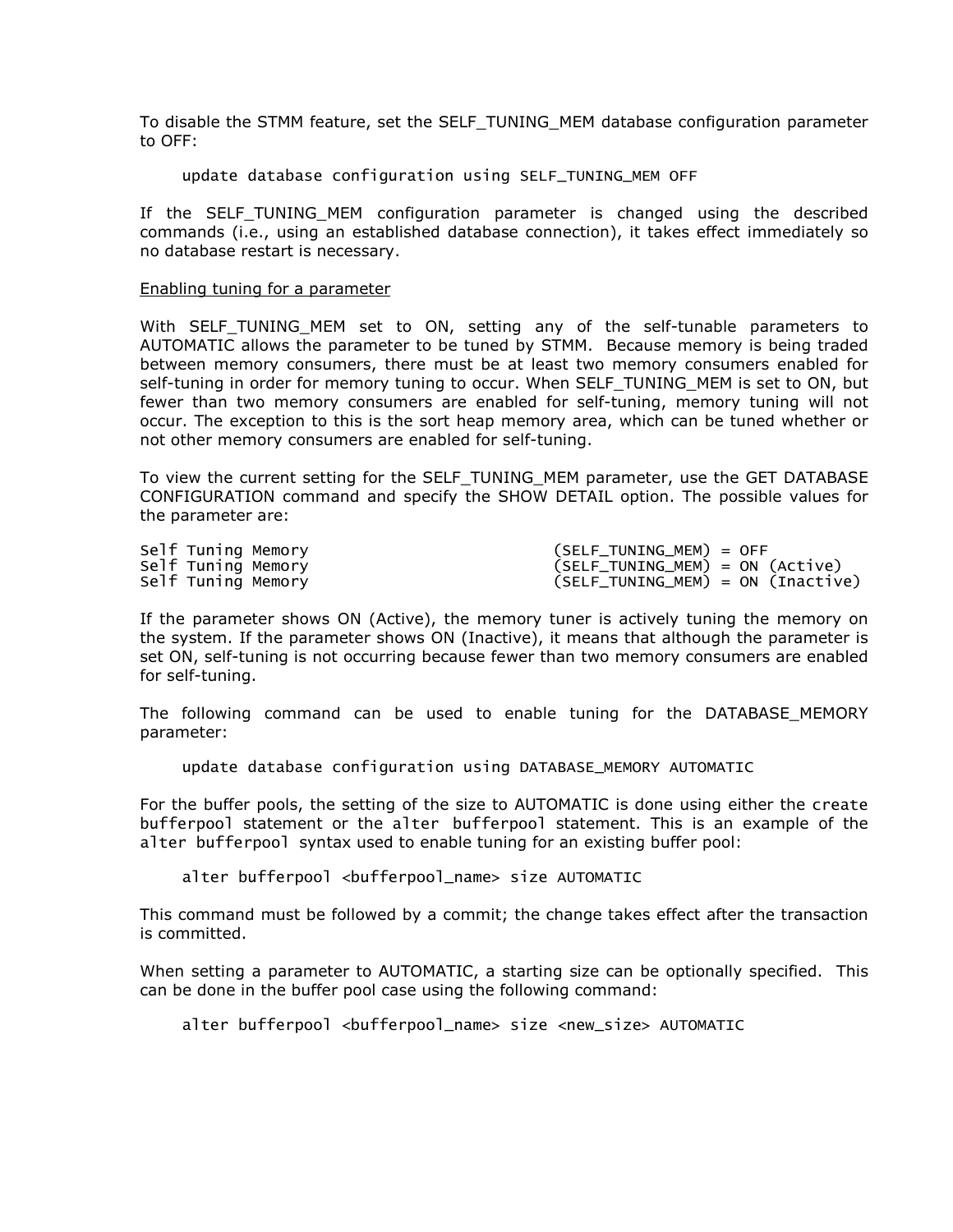In this case, the buffer pool will start tuning from an initial size of 1000 pages.

Similarly, in the case of a configuration parameter, the following command can be used:

update database configuration using DATABASE\_MEMORY <new\_size> AUTOMATIC

In this case, the DATABASE MEMORY parameter will start tuning from an initial size of <new\_size> pages.

### Disabling tuning for a parameter

Alternatively, setting a configuration parameter to MANUAL will prevent automatic tuning of the parameter and fix the parameter's size at the current value. The following command can be used to disable tuning for the PCKCACHESZ parameter:

update database configuration using PCKCACHESZ MANUAL

Note that there is no MANUAL command for the buffer pools. Instead, you can disable tuning for a buffer pool by setting its size to a numeric value. This is an example of the alter bufferpool syntax used to disable tuning for an existing buffer pool:

alter bufferpool <br/> <br/>bufferpool\_name> size <new\_size>

### B. New or Changed in DB2 9

### The new COMPUTED keyword

Prior to DB2 9, it was possible to set DATABASE\_MEMORY to AUTOMATIC. This notion of AUTOMATIC was very different from the current AUTOMATIC behavior (where STMM automatically sizes the database shared memory set based on free physical memory). Prior to DB2 9, if the user set DATABASE\_MEMORY to AUTOMATIC, the database would compute the size of the database memory by summing up the heaps that are allocated out of the database shared memory set and then allocate a statically sized shared memory set. If you want to maintain pre-DB2 9 AUTOMATIC behavior, you should set DATABASE\_MEMORY to COMPUTED. All databases that are upgraded to DB2 9 from previous DB2 versions will have the AUTOMATIC setting converted to COMPUTED.

### The new DB\_MEM\_THRESH configuration parameter

The new DB\_MEM\_THRESH configuration parameter specifies how DB2 9 handles excess unused database shared memory. Typically, as pages of memory are touched by a process, they are committed, meaning that a page of memory has been allocated by the operating system, and occupies space in physical memory and/or in a page file on disk. Depending on the database workload, there may be peak database shared memory requirements at a certain time of day. However, this means that the amount of database shared memory that has been committed by DB2 9 will stay at that peak requirement.

This new database configuration parameter represents the maximum percentage of committed, but currently unused, database shared memory that DB2 9 will allow before starting to release committed pages of memory back to the operating system. Acceptable values are whole numbers in the range of 0 to 100. The value 0 means disclaim all unused database shared memory, while the value 100 means never disclaim any unused database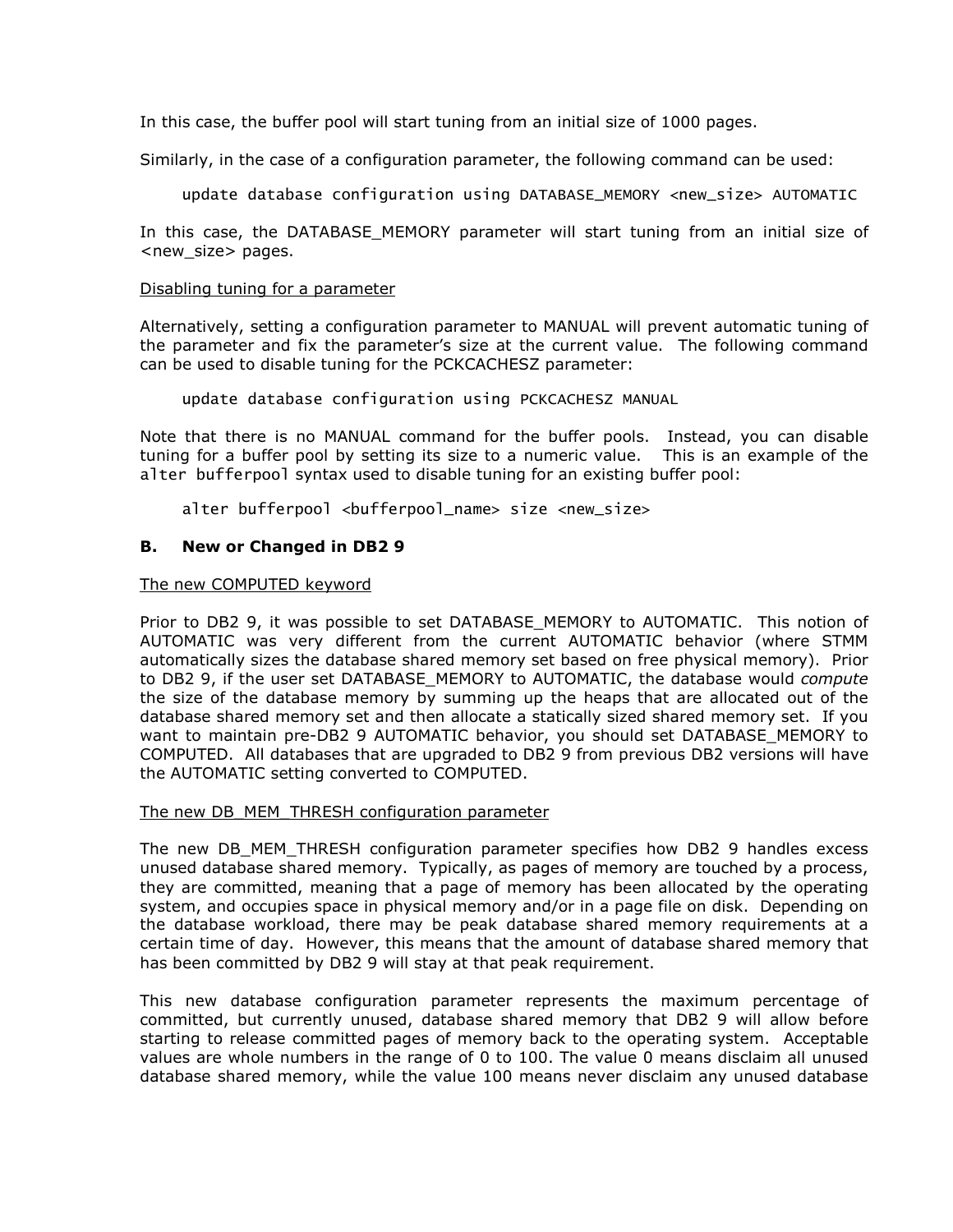shared memory. The default value is 10, which means disclaim memory when more than 10% of database shared memory is unused, and should be suitable for most workloads.

Care should be taken when updating this parameter because setting the value too low could cause excessive memory thrashing on the box (memory pages constantly being committed and then disclaimed), and setting the value too high may prevent DB2 9 from releasing any database shared memory back to the operating system for other processes to use. The configuration parameter is ignored (meaning that unused database shared memory pages will remain committed) if the database shared memory region is pinned through the DB2 PINNED BP registry variable, configured for large pages through the DB2 LARGE PAGE MEM registry variable, or if disclaiming of memory is explicitly disabled through the DB2MEMDISCLAIM registry variable.

### Sort memory configuration changes in DB2 9

Several changes were made to the sort memory configuration in DB2 9, two of which are noteworthy if you plan to use the STMM feature.

The SHEAPTHRES\_SHR parameter represents a limit on the total amount of database shared memory that can be used by sort memory consumers at any one time. The first change is that this limit was a hard limit before DB2 9, and is now a soft limit. This change to a soft limit allows the sort shared memory heap to consume additional, unreserved, database shared memory if needed.

The other significant change is that in DB2 Version 8, sorts only used shared memory if INTRA\_PARALLEL was set to ON or if the connection concentrator was enabled. In DB2 9, if the user sets the SHEAPTHRES database manager configuration parameter to 0, all sorts and other sort memory consumers will use shared memory (bound by the SHEAPTHRES SHR parameter). This setting is a requirement for enabling tuning of the sort memory because the memory tuner only trades memory between memory consumers in database shared memory. Having all sorts run in shared memory is enabled by default for newly created DB2 9 instances, but note that databases upgraded from previous versions will maintain their previous value of the SHEAPTHRES database manager configuration parameter. To revert to the DB2 Version 8 behavior (where some sorts run in private memory and some in shared memory), the user must set the SHEAPTHRES database manager configuration parameter to a value greater than 0.

### Setting DATABASE\_MEMORY to AUTOMATIC in DB2 9

If the DATABASE MEMORY parameter is set to AUTOMATIC, the memory tuner will automatically adjust the amount of database shared memory allocated based on the amount of free physical memory available on the system at the time. The amount of physical memory left free by a given DB2 database depends not only on the amount of physical memory on the system, but also on the database's need for memory relative to the other active databases. When a given database is deeply in need of additional memory, it will maintain a small amount of free physical memory. Conversely, when a database has no need for additional memory, it will maintain a larger amount of free physical memory. This method allows databases to cooperate in the distribution of the system memory.

We also note that a given database will not allocate more system memory unless it recognizes that it will benefit from the additional memory. If the database will not benefit from additional memory, even if there is a large amount of memory free, the database will not take more memory. Similarly, if a database has increased its memory consumption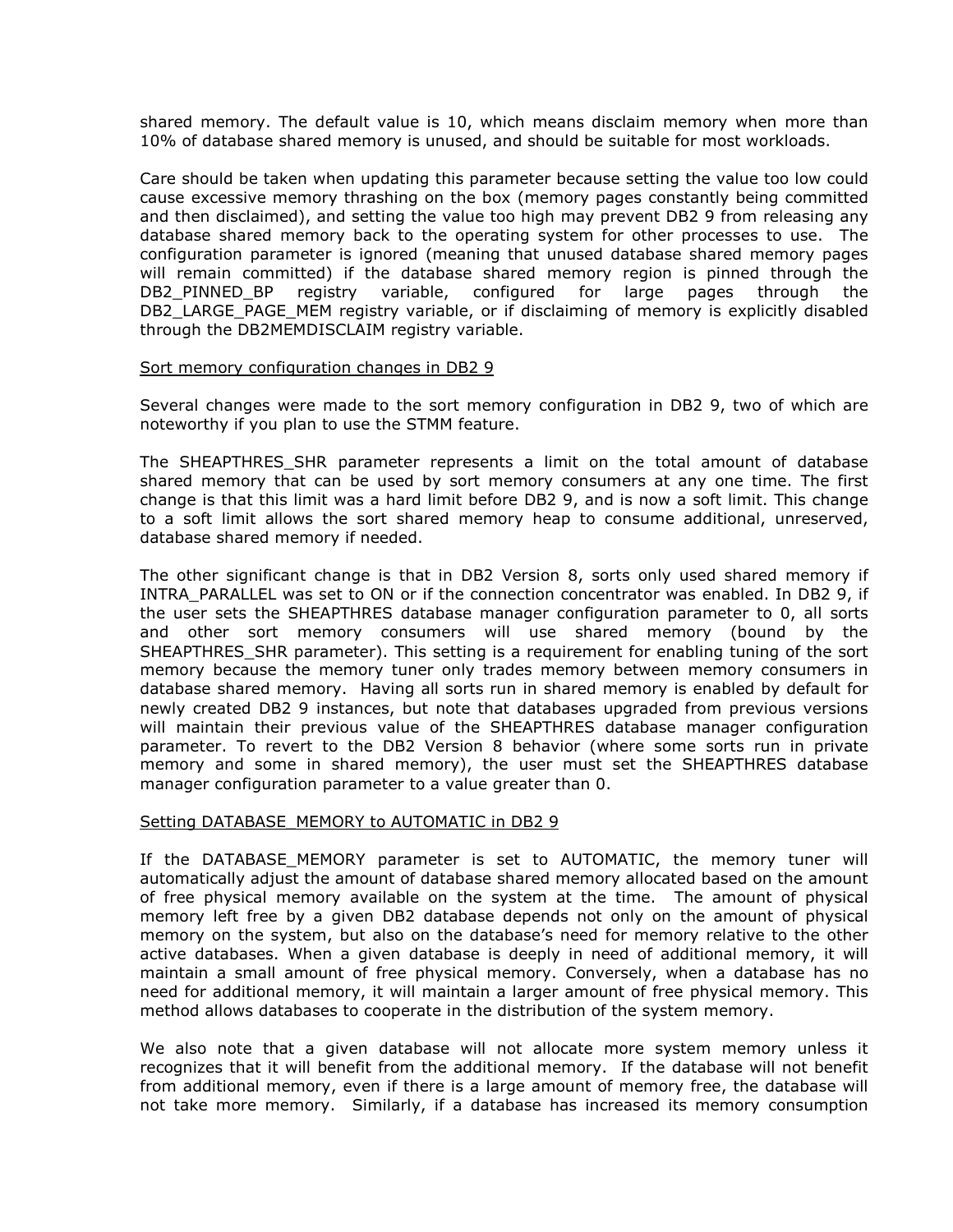because of a need for more memory and then this need for memory decreases, the database will not free up any memory until there is a demand for memory by another database or application on the system.

### Setting DATABASE\_MEMORY to a numeric value in DB2 9

If you want to specify the amount of memory that a given database should consume, you should set DATABASE\_MEMORY to a numeric value. This value, in 4KB pages, represents the maximum amount of memory that the database will be allowed to consume. If the value for DATABASE MEMORY is larger than the sum of the heaps that comprise the database shared memory set, then the heaps that are set to AUTOMATIC will be able to grow by consuming some of the unused memory. If, however, the DATABASE\_MEMORY value is smaller than the sum of the heaps in the set, the AUTOMATIC parameters will be scaled down in an attempt to respect the setting of DATABASE\_MEMORY.

The setting of DATABASE\_MEMORY to a numeric value is most useful in cases where the administrator knows how much memory should be devoted to a given database to achieve suitable performance. The setting is also recommended on platforms that do not support the AUTOMATIC setting of DATABASE\_MEMORY because it allows the AUTOMATIC heaps to grow up to the limit imposed by the specified value.

### C. STMM With Other DB2 Features

### STMM and the Configuration Advisor

The first step in using STMM is to define the starting configuration for the memory heaps to be automatically tuned. The starting configuration will help STMM get to the optimal configuration faster, but it is not a requirement because STMM is able to get to the optimal configuration even if it is started from the default configuration values.

If STMM is going to be activated on a previously tuned system, then the existing configuration should be a good starting point. For new systems, the best method for determining an appropriate initial configuration is to use the Configuration Advisor.

The Configuration Advisor is accessible through a Command Line Processor (CLP) command, an API, or the Control Center, and it is also automatically invoked as part of the database creation in DB2 9. After just a few seconds of computation, it sets all the important memory configuration parameters and buffer pools by surveying the underlying resources such as the number of CPUs, the memory available, and the number and speed of the physical disks. The tool will tune most workloads very well, and can tune static OLTP workloads as well as performance experts.

When running the Configuration Advisor, keep in mind the following two considerations. First, the configuration produced by the advisor is static, which is the main reason why it can only be used to generate an initial configuration for STMM. If at any time there is a change in the workload or underlying resources, the configuration generated by the advisor may no longer be valid. Second, the configuration recommended by the advisor depends greatly on the description of the workload given by the user. An inaccurate workload description will result in a sub-optimal initial configuration.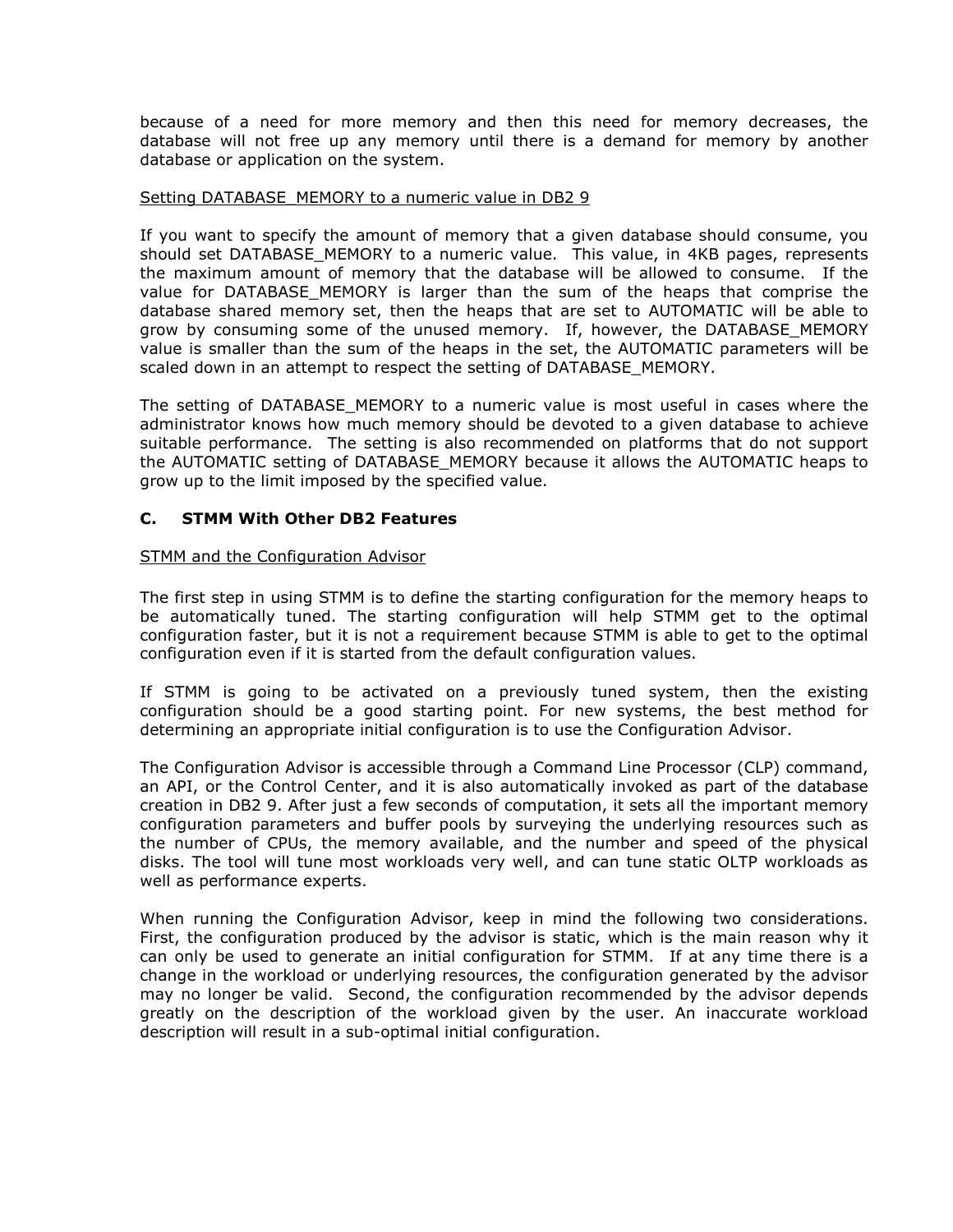### STMM with HADR

When STMM is activated on a HADR system, memory tuning will only occur on the primary server. During takeover, when the secondary server becomes the primary server, STMM will be started on the new primary node (the former secondary node) and memory tuning will begin. At the same time, tuning will be stopped on the new secondary node (the former primary node). As a result, it may be advantageous to allow each server to run as the primary for a period of time before entering into production. This will ensure that both servers are suitably configured from a memory perspective and will ease the memory tuning process after takeover occurs.

### STMM with DPF

When using STMM in partitioned database environments, there are a few factors that determine how well the feature will tune the system.

### Enabling STMM on a DPF system

To enable STMM in a DPF system, first set SELF\_TUNING\_MEM to ON on all partitions. Then set the desired configuration parameters and buffer pools to AUTOMATIC on all partitions. Finally, for STMM to tune the memory of a DPF system, you must explicitly activate it on all partitions. You can do this with the following command:

activate database <database\_name>

#### How STMM works on a DPF system

When STMM is enabled in partitioned databases, a single database partition is designated as the tuning partition, and all memory-tuning decisions are based on the memory and workload characteristics of that database partition. Once tuning decisions are made on the tuning partition, the new memory configuration is distributed to all other database partitions to ensure that all database partitions maintain similar configurations. In the case where there are only logical partitions (i.e., multiple database partitions running on the same physical machine), STMM assumes each partition has the same memory requirements. Conversely, if there are physical partitions (database partitions running on separate physical machines), STMM assumes each physical machine contains the same number of logical partitions (or that the physical memory to logical partition ratio is the same for all physical machines).

If all partitions in the system are uniform (i.e., they are each running similar workloads and have similar memory requirements), then STMM will work properly across all partitions. In this case, the configuration of each database partition will be the same as it would have been had there been only a single partition. If, however, at least two partitions in the system have different memory requirements, STMM must be enabled on some partitions and disabled on others in order to function properly. Since there is only one tuning partition for each database, enabling STMM on the largest subset of similar partitions will alleviate the greatest amount of tuning effort.

In partitioned database environments, the SELF\_TUNING\_MEM configuration parameter will only show ON (Active) for the database partition on which the tuner is running. On all other partitions SELF TUNING MEM will show ON (Inactive) or OFF (if tuning has been disabled on the given partition). As a result, to determine if memory tuner is active in a partitioned database, the SELF TUNING MEM parameter must be checked on all database partitions.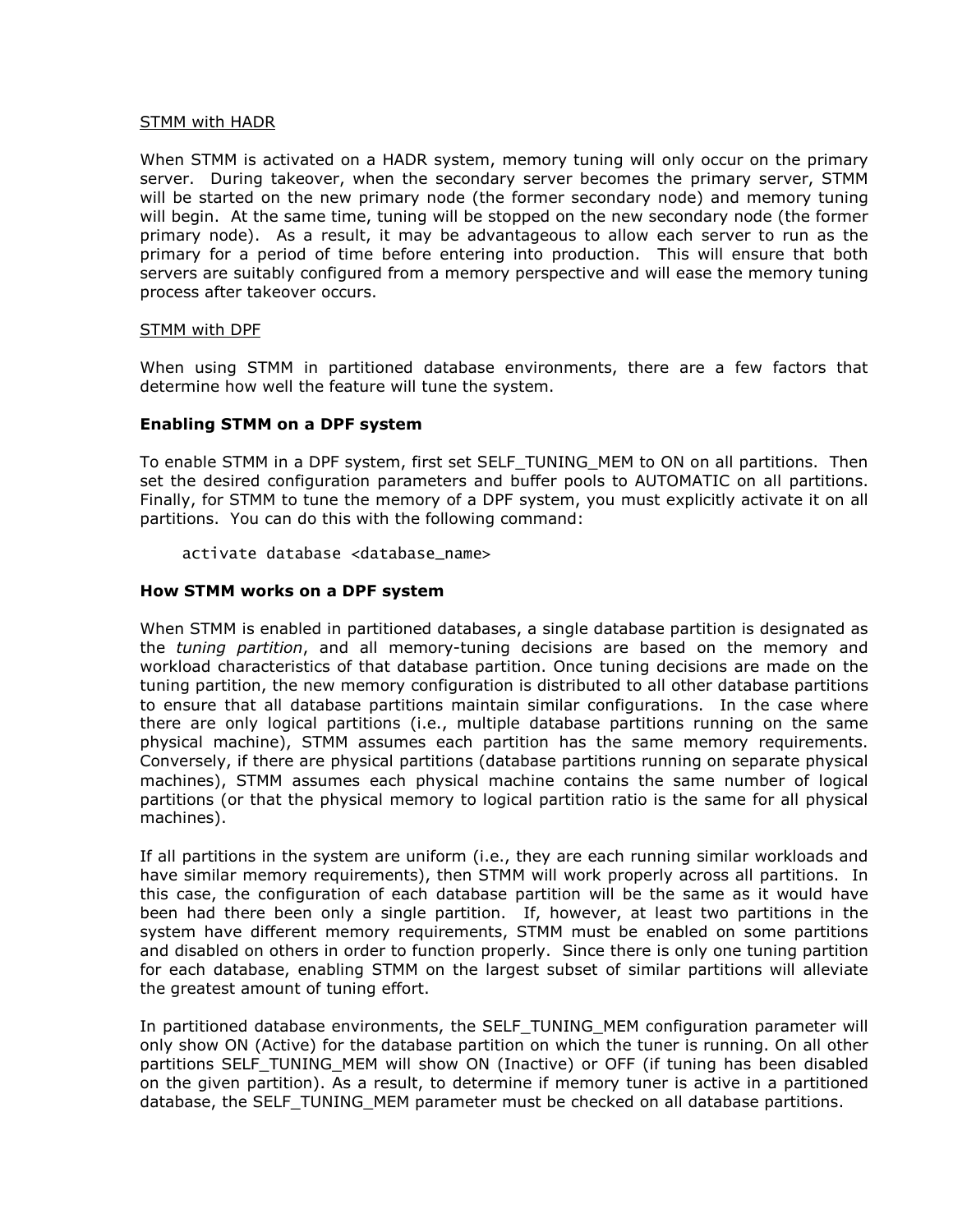### Choosing a tuning partition

As described above, as STMM tunes more partitions in a DPF system, the amount of manual tuning required decreases. As a result, it is desirable to have a large subset of partitions that STMM is able to tune. In general, most DPF systems have partitions that are either catalog partitions, data partitions, or coordinator partitions, and each of these partition types have differing memory requirements. As a result, at any given time it is advisable to configure STMM such that only partitions of the same type are being automatically tuned.

Since there is only ever one catalog partition in a DPF system, this would generally be a bad choice for the tuning partition since only one partition will be tuned automatically. As a result, choosing a tuning partition usually involves a choice between a data or coordinator partition. Since, in most DPF systems, there are more data partitions than coordinator partitions, the best choice for the tuning partition will likely be a data partition.

If no action is taken on the part of the user, STMM will automatically choose a tuning partition in an attempt to maximize the number of partitions that can be properly tuned. To be eligible, a partition must not be the catalog partition; it must not constitute a singlepartition partition group and it must contain data. The eligible partition with the most buffer pools is made the tuning partition. In the case of a tie, the lowest numbered partition is chosen.

### Updating the tuning partition

Even though there is an algorithm to automatically determine the STMM tuning partition, users are able to override this decision by setting the user-preferred tuning partition value. This is done through a new command in the ADMIN CMD stored procedure. The syntax of the new command is as follows:

CALL SYSPROC.ADMIN\_CMD( 'update stmm tuning dbpartitionnum <db partition number>' )

See the documentation for more details on the ADMIN\_CMD procedure.

The STMM tuner determines, on startup and periodically when running, whether the tuner is running on the *user-preferred* partition. If it is not running on the user-preferred partition, this indicates that the user recently updated the tuning partition value using the above command. When this is detected, the tuner will stop running on the given partition, update the current STMM partition number, and start up on the new partition.

### Creating a non-tuned partition

Once a tuning partition is chosen (either automatically or manually) tuning must be disabled on all dissimilar partitions. This is done by setting the SELF\_TUNING\_MEM database configuration parameter on that partition to OFF.

Note that only the configuration parameters and buffer pools set to AUTOMATIC on the tuning partition will be tuned by the memory tuner since all tuning decisions are made based on STMM's configuration on the tuning node. Also note that if the SELF TUNING MEM database configuration parameter is set to OFF on the tuning partition, then no tuning will occur on any partition.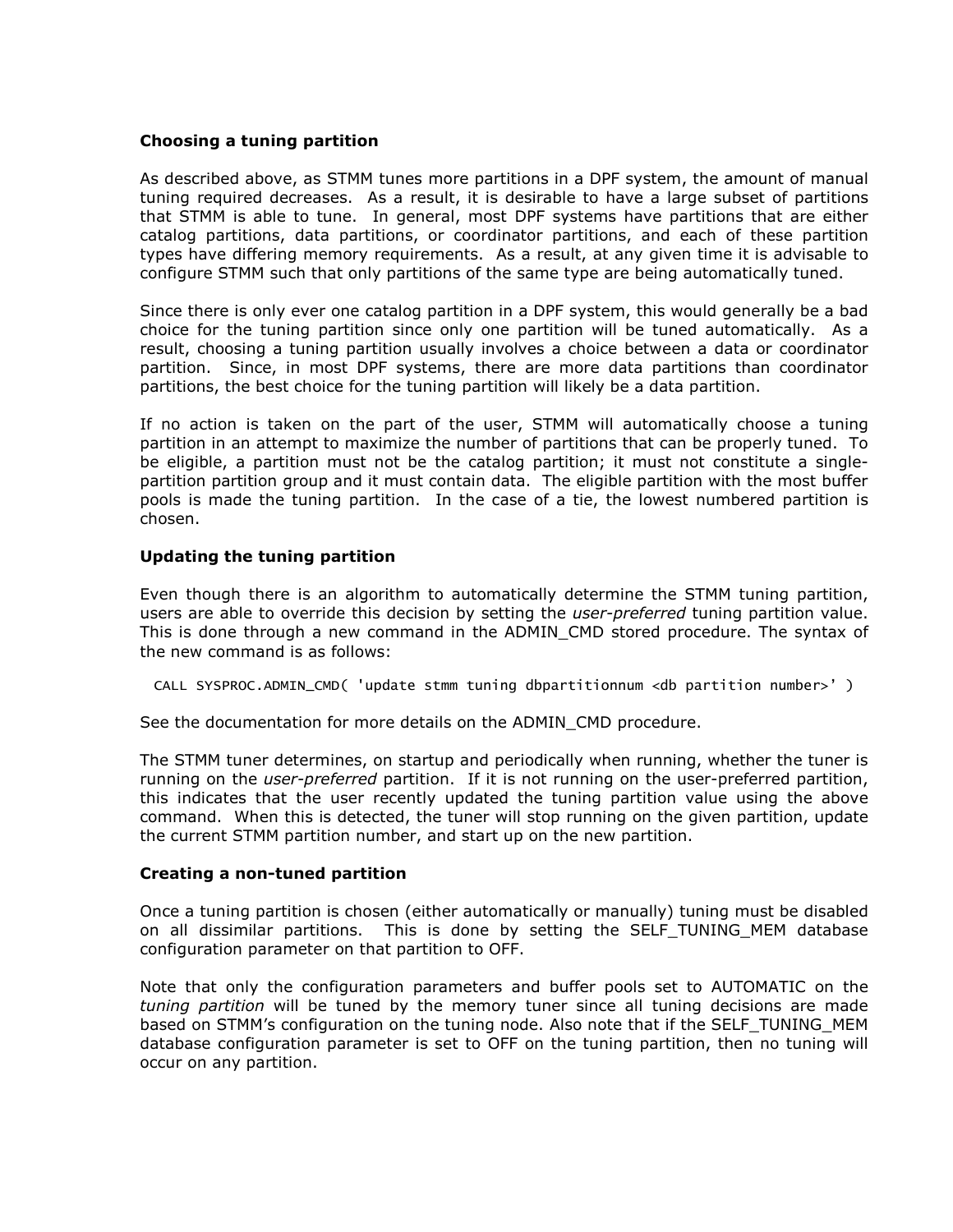### STMM and the Balanced Warehouse

Currently, STMM is not recommended in a Balanced Warehouse environment. Consult the Balanced Warehouse documentation for guidance on how to properly configure the database memory in that environment.

### D. How STMM works

STMM works iteratively by making small adjustments to each tunable parameter and then collecting more data to determine if the adjustment made produced the simulated effect. Tuning the system with a series of small configuration changes rather than one large configuration change prevents large swings in system performance. Making small changes also allows STMM to ensure that the tuning changes are having the desired effect before large amounts of memory are transferred between consumers.

The tuning process occurs by alternating data collection and tuning cycles. In the data collection cycle, STMM maintains a given configuration while collecting data on the effect of altering the memory. In the tuning cycles, STMM uses the collected data to determine and set a new memory configuration.

The default data collection period is 180 seconds, and in most cases 20 tuning cycles should be sufficient to produce a reasonable configuration. As a result, for STMM to produce a reasonable system configuration, a workload must run on the system for at least an hour. Running a workload for a sustained period of time allows STMM to collect the data necessary to tune. On systems with large amounts of memory (greater than 50 GB), or systems that start from poor initial configurations, reaching the final configuration may take longer.

### Adapting the tuning cycle

STMM is able to adjust its tuning cycle based on the running workload and can tune as quickly as every 30 seconds or as infrequently as every 10 minutes. If the workload is composed mostly of short transactions that are frequently repeated (i.e., an OLTP workload), STMM will choose a shorter data collection period and configuration changes will occur more frequently. Conversely, if the running workload is composed of mostly long running queries (i.e., a DSS workload), the data collection period will be lengthened so that the collected data will be more representative of the entire workload and not just the portion of the workload that is running at a given time. Adapting the tuning cycle is one way that STMM uses to prevent tuning oscillations.

### When the workload shifts

In the presence of a workload shift, STMM can quickly adapt to the memory requirements of the new workload. Tests conducted in the lab (mentioned later in this document) have shown that performance can begin to improve in the first tuning cycle with a near optimal configuration achieved in less than an hour in most cases.

### Configuration persistence

All configuration changes made by STMM are written to disk so that when the database is shutdown, the configuration changes made by STMM are not lost. As a result, while determining an optimal configuration may take some time when STMM is first enabled, once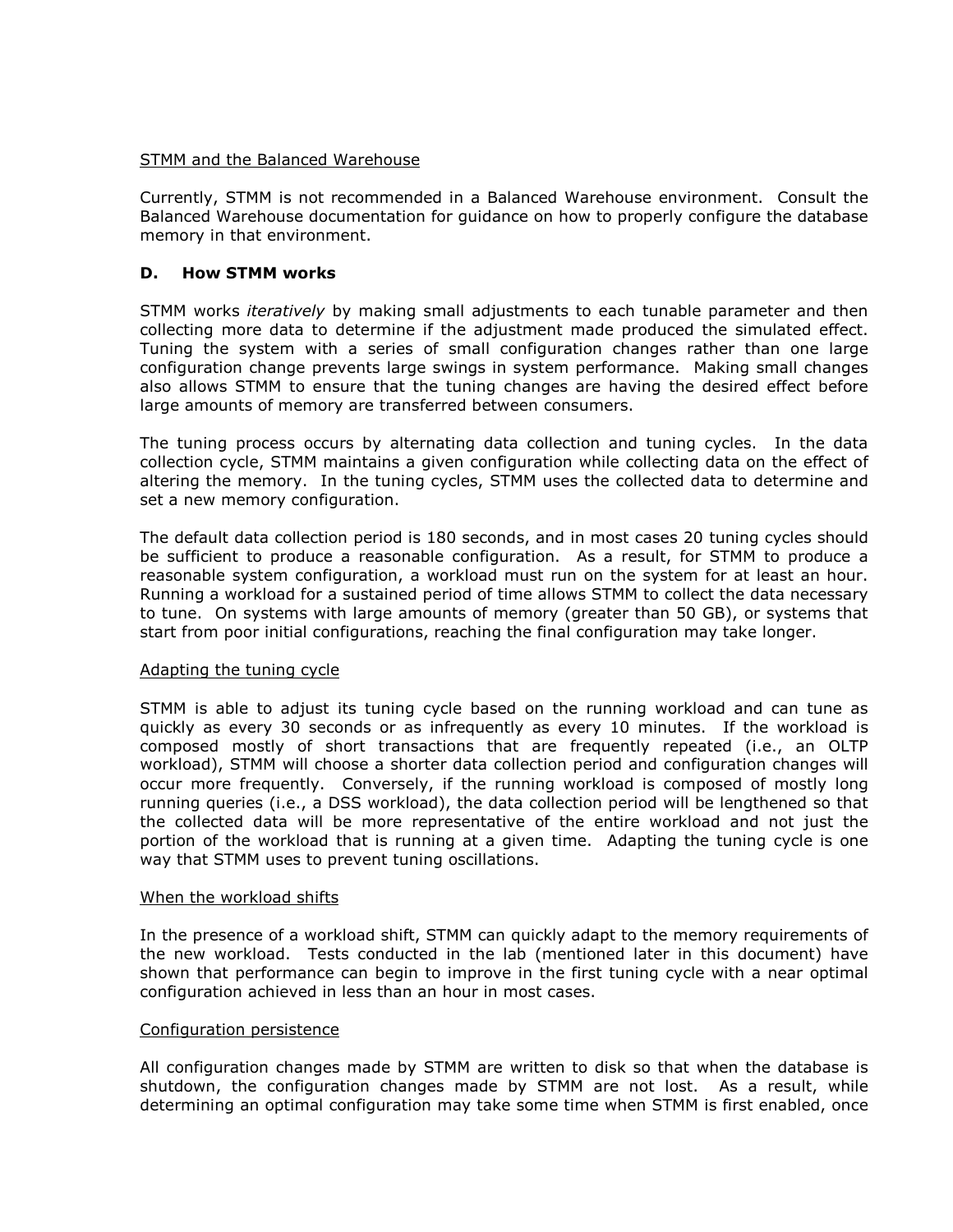the configuration is determined, each database activation will start from the optimal configuration.

## E. Experimental results

In this section, we discuss three experimental results that show different aspects of STMM tuning. In the first experiment, we compare STMM to a benchmark configuration of an industry standard OLTP workload. Through this experiment, we show how well STMM can tune a system with a static workload. In the second test, we test STMM on a system undergoing dramatic changes to its memory requirements. These tests show how STMM is able to adapt to changing memory requirements in a single database. In the last experiment, we show how STMM is able to tune the total amount of memory used by multiple databases sharing the same machine. This test shows how users can exploit the full power of their machines at all times by using all the available memory.

### Tuning From the Default Configuration

In evaluating a database memory tuning feature, the most convincing result would be to show that the tuner is able to take an out-of-the-box configuration and tune it to an "optimal" configuration in a reasonable amount of time. The main problem with conducting such a test is that, typically, there is no easy way to determine the optimal memory configuration for a given workload. In this case, we compare the results obtained by the memory tuner with those obtained using a benchmark configuration. We use a benchmark configuration because benchmark results produce the most highly tuned memory configurations, which can be considered "optimal" for this particular workload running on DB2 9. The benchmark configuration used was a result of a significant number of manual hours of tuning by a number of DB2 performance-tuning experts.

To test STMM using this new metric, we conducted experiments on an industry standard transaction-processing benchmark. The test system was configured to use 14 buffer pools, and we started each buffer pool at 1000 pages, which is the default size for newly created buffer pools in DB2 9. For these tests, sort, lock memory, and SQL query cache memory were not tuned since they are not relevant for this benchmark as its transactions are small (i.e., they use very little locking memory), have no sorts, and require very little package cache memory to run. When publishing a benchmark on this workload, it is always the buffer pool configuration that is most difficult to derive and it usually takes weeks of handtuning to finalize.

For these experiments, we ran the workload on a machine with 128 GB of physical memory, housing the 1.95 TB database.

Figure 5 shows the tuning effect on the sizes of the six largest buffer pools during execution of the workload. The figure shows three phases of tuning. In the first phase, STMM takes the system from the default configuration to a configuration within 10% of the hand-tuned result. In the second phase of tuning, the buffer pools are finely tuned to arrive at the desired final configuration. Finally, in the third phase, STMM makes only very minor adjustments to the system.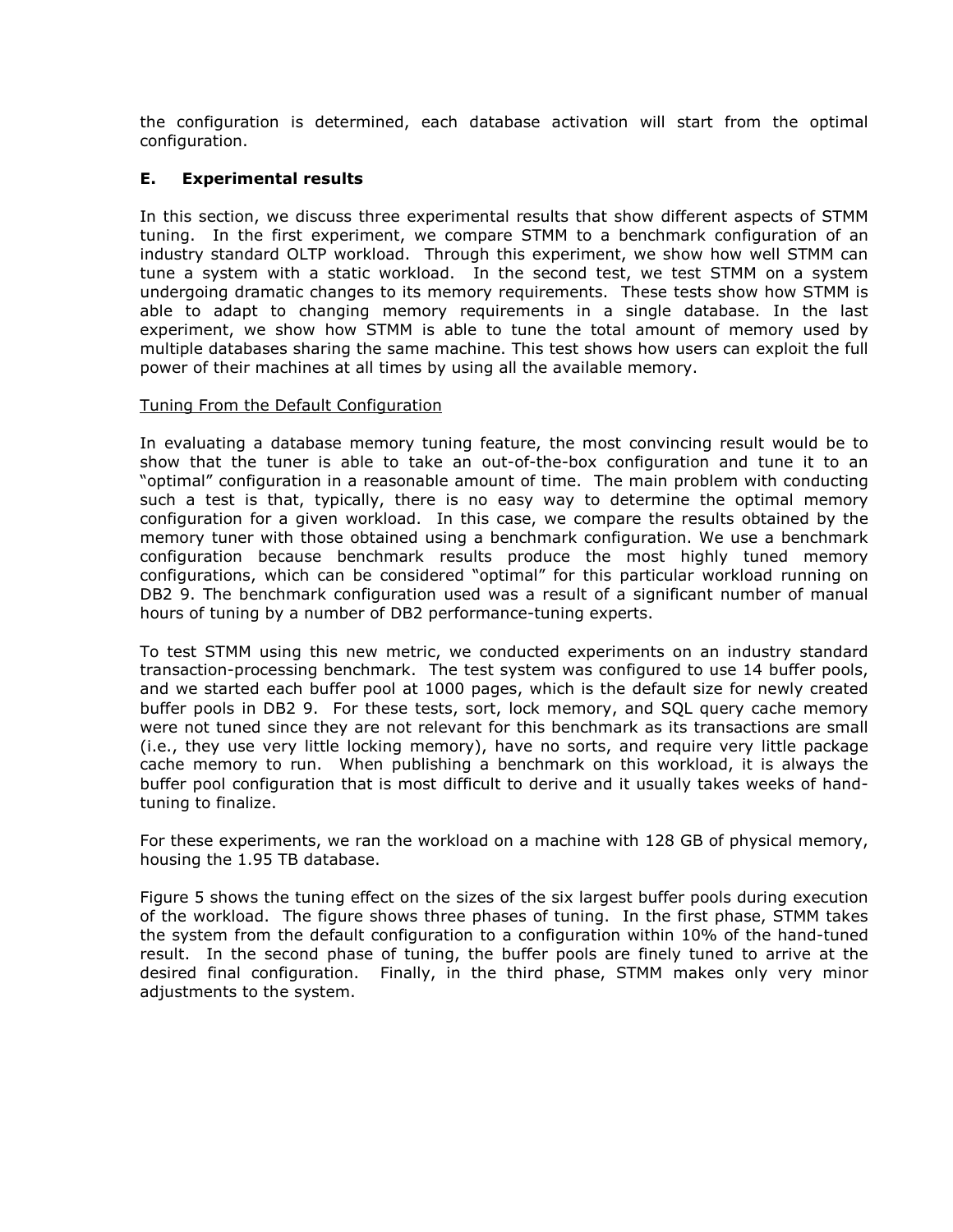

Figure 5: Sizes of the six largest buffer pools during transaction processing workload

The workload performance during the run is shown in Figure 6. The performance of the system as illustrated in the figure can be seen in the same three phases. In the first phase, STMM takes the system from 783 transactions per second to 2,318 transactions per second. In the second phase, while STMM is fine-tuning the configuration, performance oscillates around 2,330 transactions per second. Finally, in the third phase, performance stabilizes at 2,385 transactions per second. This shows the dramatic impact that STMM can have on a workload; in this case, STMM improved performance by over 300%, most of which is achieved in the first hour and a half of tuning.

#### Phase 1 **Phase 2** Phase 2 Phase 3 **Phase 3** Phase 3 2400 2000 iransadions Per Second Transactions Per Second 1600 1200 800 400  $\mathbf{o}$ 23:06:04 23:51:24 0:14:04 0:25:25 1:44:46 1:56:06 2:18:48 2:30:08 3:38:09 3:49:29 4:00:50 4:12:10 4:23:30 4:34:50 4:57:30 5:08:50 5:20:10 **234004** 0:02:44  $0.3645$  $0.48C$  $1:33.26$  $207.26$ 241:29 3:04:09 3:15:29 5:31:31 22:54:42 23:17:24 0:59:25 1:10:45 1:22:05 2:52:49 3:26:49 5:42:51 23:28:44 4:46:10 Time

### Figure 6: System performance during STMM tuning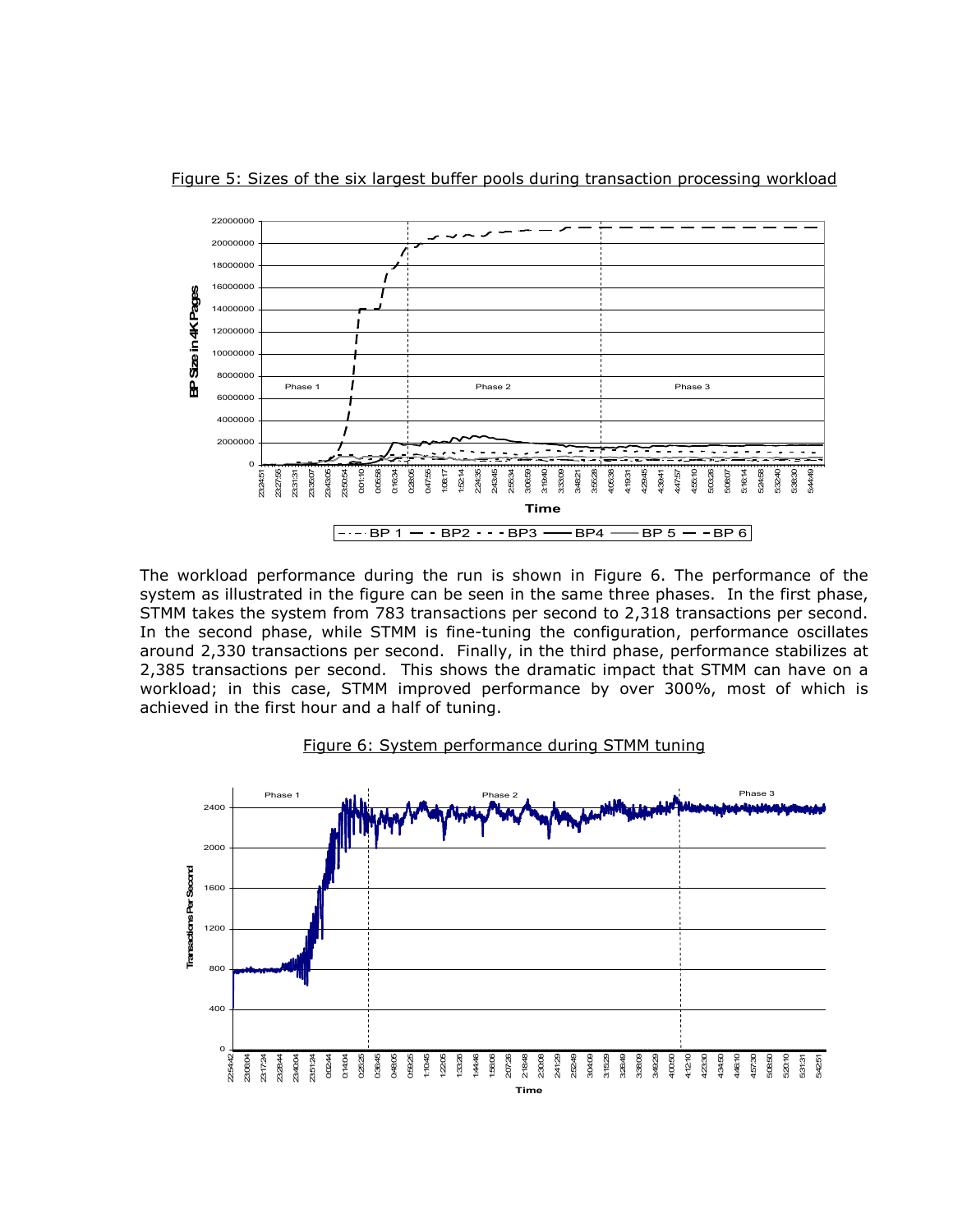To determine how close the final configuration was to the hand-tuned result, we performed a second run using the final memory configuration and turning STMM off (also removing any small effect that tuning might have on the system). In this test, we found that the STMMgenerated configuration resulted in an average transaction rate of 2,423 transactions per second compared to the baseline configuration of 2,419 transactions per second (a difference of 0.16%, which is within the inter-run variability of the workload on the test machine). From this second run with STMM off, it can also be observed that even with STMM actively tuning a system, the performance can be within 1.4% of the hand-tuned result.

### Dramatic Workload Shift

One common problem with memory tuning arises from the fact that memory demands are not uniform throughout a typical day. For example, during regular business hours a database server may be processing simple transactions. Then, once the business day ends, the database will spend the next 8 hours running complex decision-support queries to provide data to be used for the next business day. This presents a challenge for an automated memory tuning system because the tuner must be able to quickly shift the memory to where it is most needed.

To simulate such an environment, we conducted an experiment where the database began by running one type of query and then, once the memory configuration stabilized, the workload shifted to more complex queries. At first we ran 16 concurrent streams of one of the queries in an industry standard decision-support testing workload with low requirements for sort memory (Q13). Then, once the memory configuration stabilized, we changed the workload to 16 concurrent streams of another query of the same workload, which is substantially more complex, contains multiple sub-queries, and has much higher requirements for sort memory (Q21). This shift from query Q13 to query Q21 places considerable pressure on the sort memory and should force the memory to be dramatically reallocated.



### Figure 7: Workload Shift - Memory Distribution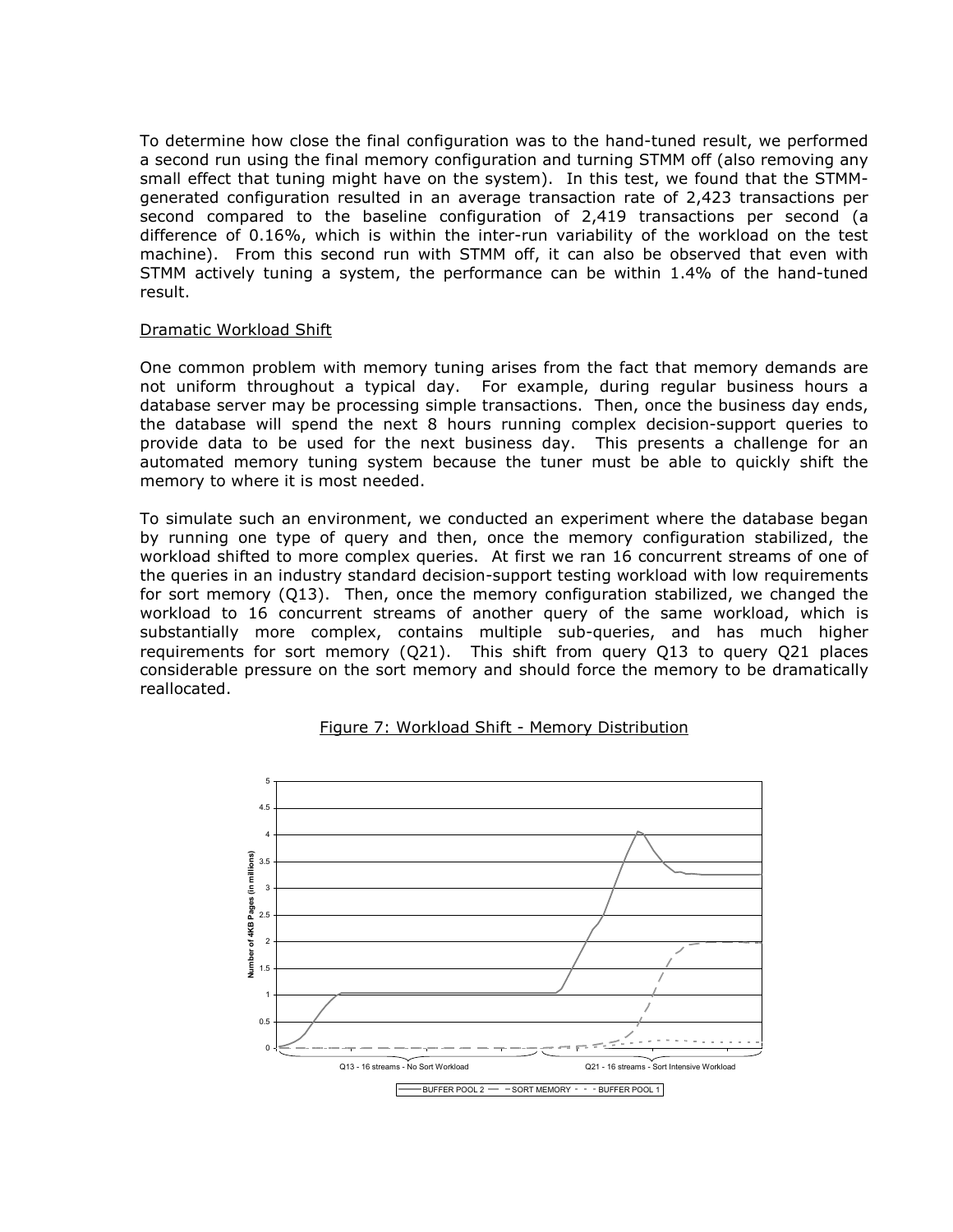In Figure 7, we can see the memory distribution shift over the course of the run. Once the streams of query Q13 stop and query Q21 starts running, we see a dramatic increase in the amount of sort memory allocated to the database. By the time the system has converged, the database has reserved more than 8 GB of memory for sorting. As Figure 8 shows, this memory distribution shift has a dramatic effect on the workload performance.



### Figure 8: Workload shift query performance

In the first stage of the run, we can see that the memory distribution is stable as the 16 streams of query Q13 complete consistently in around 281 seconds. Once the workload shifts, however, it is clear that the system's memory is not properly configured for query Q21. At this point, STMM begins redistributing the database memory and the resultant dramatic effect on performance can be observed as quickly as the second run of the queries; by this time, performance has already improved by 69%. After several more runs of the query, response time stabilizes and a performance improvement of 356% can be observed when compared to the first execution of query Q21. This not only shows how critical sort memory can be to a database system, but also how effective STMM can be at supplying the sort memory when necessary.

### Tuning multiple databases

One difficult issue database administrators face when tuning memory is determining the total amount of system memory to dedicate to a given database. The problem is compounded when the system administrator is dealing with multiple databases, each of which may run at different periods of time in a single 24-hour window. If each database is configured with a static amount of memory, which is commonly the case, a good portion of the system memory will be unutilized during periods where one or more of the databases are not active.

To test STMM in an environment where multiple databases are competing for a single system's memory, we conducted an experiment with two identical databases running the same workload. In building the databases, it was necessary to ensure that both databases had the same physical design, resided on the same number of disks, and that the disks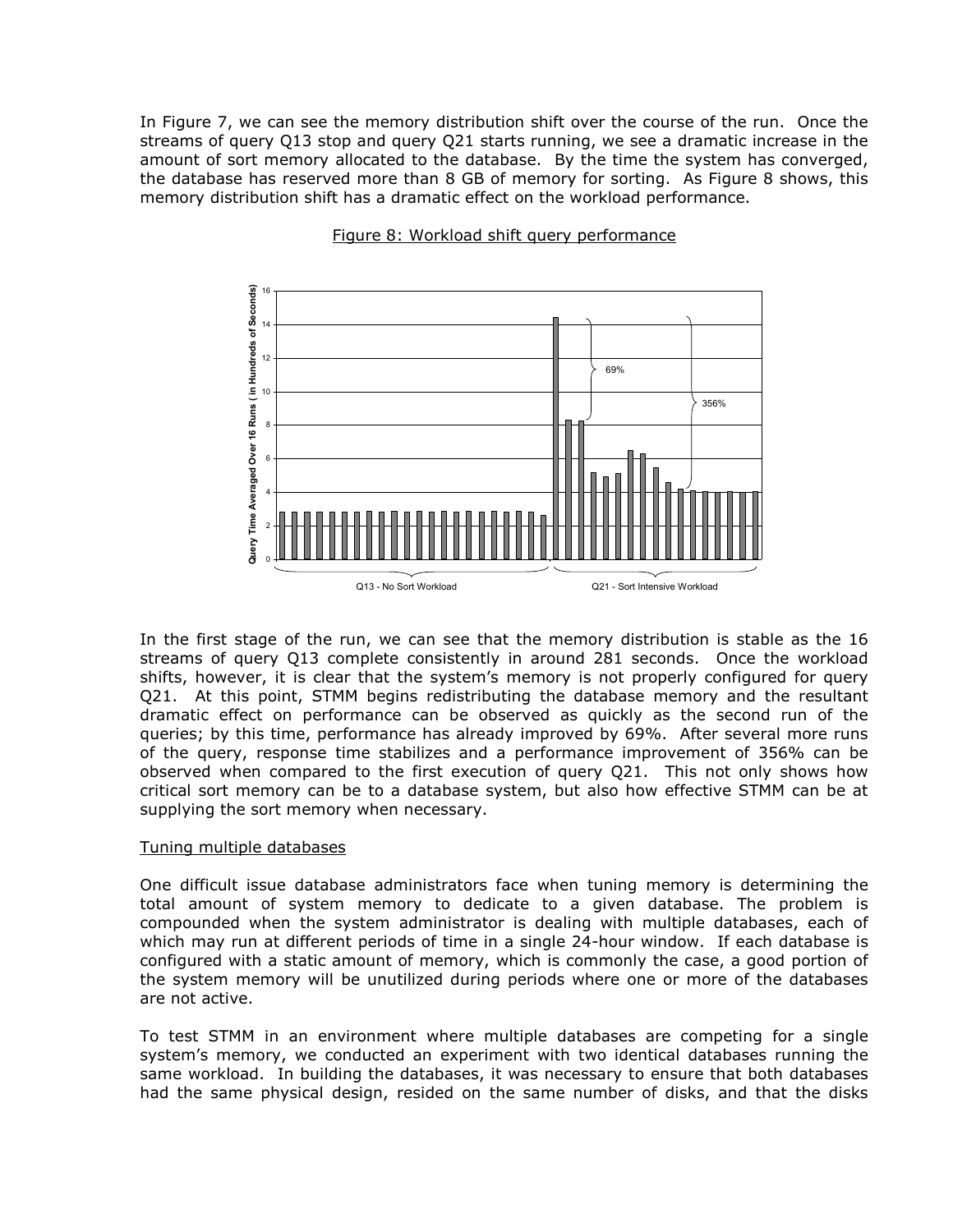were of the same speed, since even the slightest difference in any of these variables could have skewed the memory requirements for the databases. The tests were run on a machine with 8 processors and 32 GB of physical memory. Each of the 2 databases was loaded with 15 GB of raw data. The workload being run by each of the databases consisted of 4 clients, each running 22 queries used in an industry standard decision-support workload.

Figure 9 shows the database memory usage for the two databases during the 20-hour run. The first database is activated with the default configuration and the workload is started. In the first hour, STMM gives all of the system memory to this database because there are no other applications running on the system. After six hours, the second database is activated with the default configuration and begins running the same workload. As expected, two hours later both databases are sharing the system memory equally. A few hours after the memory is evenly distributed, the second database stops running the workload but remains activated. The dramatic difference in relative database activity that follows causes STMM to take memory from the second database and give it back to the first database.





### F. Special Considerations

### Tuning databases in separate instances

STMM is able to tune databases in separate instances the same way it tunes databases in the same instance. In fact, the "Tuning Multiple Databases" result presented in the previous section was a case of two databases in separate instances. No special considerations are required if the databases being tuned are in separate instances.

### Related configuration parameters

Two sets of configuration parameters are related in that the setting of one parameter has a dependency on the other parameter. The first set of parameters is MAXLOCKS and LOCKLIST. When either MAXLOCKS or LOCKLIST is set to AUTOMATIC, the other parameter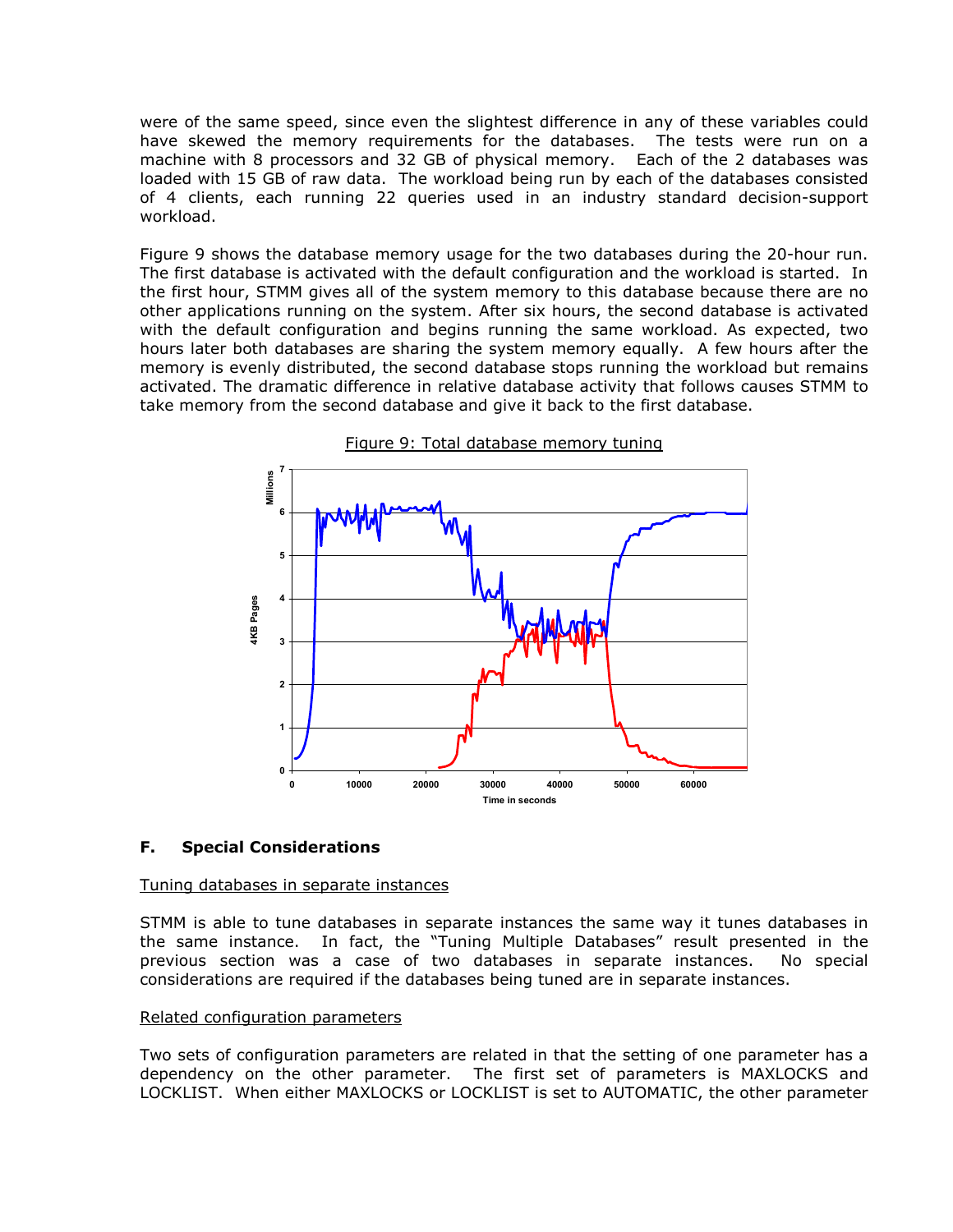must also be set to AUTOMATIC. This implies that when one of the parameters is not set to AUTOMATIC, neither must be set to AUTOMATIC.

The second set of parameters is SHEAPTHRES, SHEAPTHRES\_SHR, and SORTHEAP. As mentioned above, before sort memory can be tuned, SHEAPTHRES must be set to 0. If SHEAPTHRES is not set to 0 and both SORTHEAP and SHEAPTHRES SHR are set to AUTOMATIC, no tuning will occur. Additionally, when SHEAPTHRES\_SHR is set to AUTOMATIC, SORTHEAP must also be set to AUTOMATIC. If SHEAPTHRES\_SHR is not set to AUTOMATIC, SORTHEAP can still be set to AUTOMATIC and, if SHEAPTHRES is set to 0, the SORTHEAP value will be tuned within the limit specified by SHEAPTHRES\_SHR.

#### Platform support

The support for setting DATABASE\_MEMORY to AUTOMATIC (thus tuning the total amount of memory available to the database) is only available on  $\text{AIX}^{\textcircled{\text{R}}}$  and Windows<sup>®</sup> platforms. On other platforms (Linux<sup>®</sup>, Solaris, HP, etc.), DATABASE MEMORY can only be set to COMPUTED or a numeric value.

#### File System Caching

Disabling file system caching for all table spaces that use a buffer pool that STMM will tune may improve system performance.

In some cases, particularly when LOBs or LONG data is involved, file system caching can help system performance. In most cases, however, file system caching can cause pages moving between disk and DB2 to be double cached – once by the operating system and once by a DB2 buffer pool. To avoid this double caching, you can disable the file system cache, thereby enabling non-buffered I/O. By moving to non-buffered I/O, you free up system memory that STMM can use to improve database performance. Additionally, by allowing STMM to tune the buffer pool serving table spaces for which you have disabled file system caching, you decrease the likelihood that the performance of the table space will be negatively impacted by the move to non-buffered I/O.

If you are going to take the step to disable file system caching for one or more table spaces, it is best to first move LOBs and LONG data into their own table space, and then disable file system caching for the remaining table spaces. You can disable file system caching by creating or altering a table space with the NO FILE SYSTEM CACHING clause.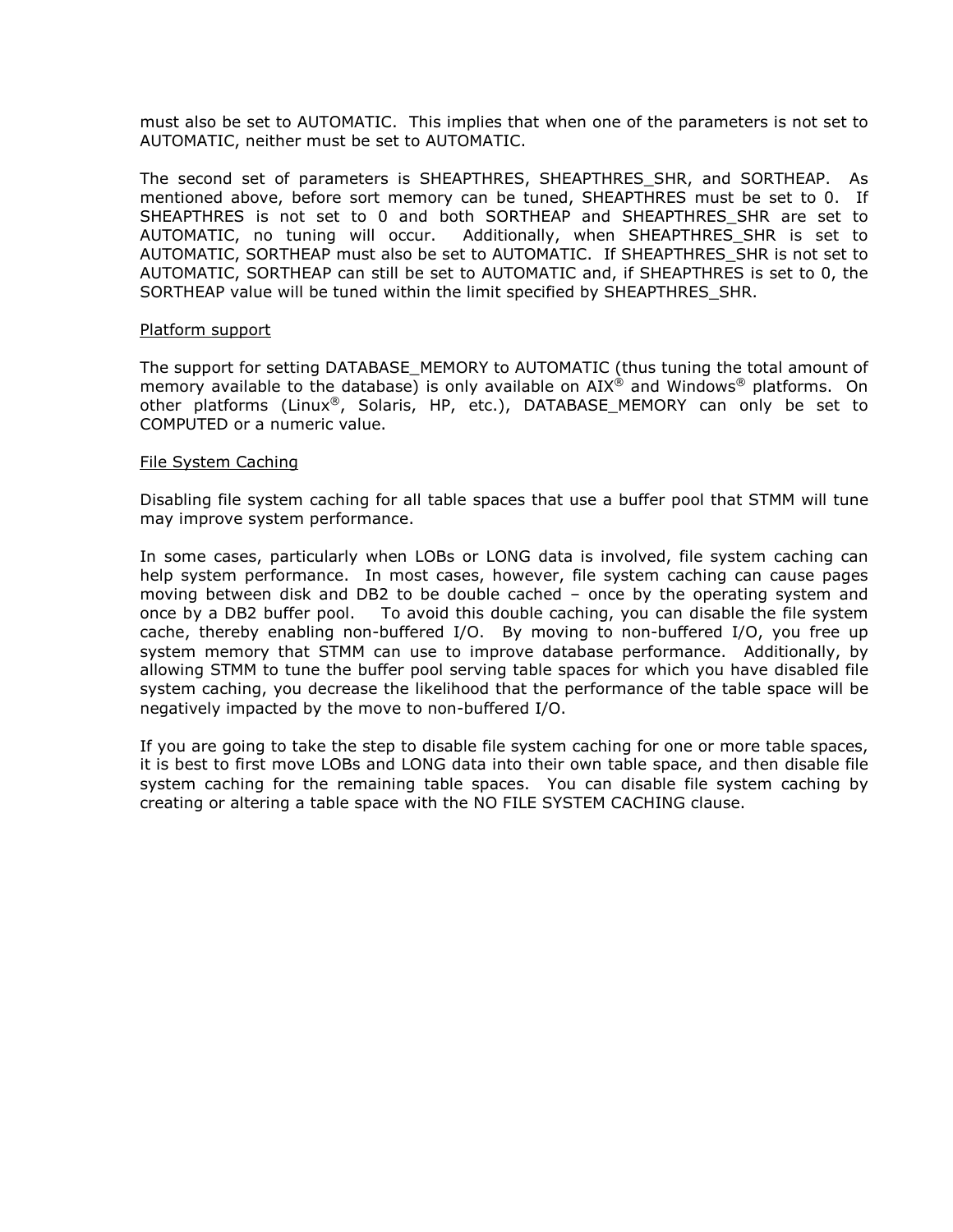### G. Monitoring STMM

DB2 Tools

### Database configuration

To retrieve the current values of the configuration parameters set to AUTOMATIC, use the show detail clause when issuing a "get database configuration" command. To use the show detail clause, you must first establish a connection to the database. This is an example of the result (only showing the relevant configuration parameters):

get database configuration show detail

Database Configuration for Database mydb1

| Description                                                                                                                                                                                                                      | Parameter                                              | Current Value                                                                                                                                           | Delayed Value                                                                                                 |
|----------------------------------------------------------------------------------------------------------------------------------------------------------------------------------------------------------------------------------|--------------------------------------------------------|---------------------------------------------------------------------------------------------------------------------------------------------------------|---------------------------------------------------------------------------------------------------------------|
| Size of database shared memory (4KB)<br>Max storage for lock list (4KB)<br>Percent. of lock lists per application<br>Package cache size (4KB)<br>Sort heap thres for shared sorts (4KB) (SHEAPTHRES_SHR)<br>Sort list heap (4KB) | (LOCKLIST)<br>(MAXLOCKS)<br>(PCKCACHESZ)<br>(SORTHEAP) | $(DATABASE_MEMORY) = AUTOMATIC(32224)$<br>$=$ AUTOMATIC(12928)<br>$=$ AUTOMATIC(98)<br>$=$ AUTOMATIC(6185)<br>$=$ AUTOMATIC(9306)<br>$=$ AUTOMATIC(122) | AUTOMATIC(25380)<br>AUTOMATIC(12928)<br>AUTOMATIC(98)<br>AUTOMATIC(6463)<br>AUTOMATIC(5115)<br>AUTOMATIC(122) |

In the above output, "Current Value" is the value used by the currently running database. The "Delayed Value" is the value of the configuration parameter on disk, which will be applied the next time the database is stopped and restarted.

When a buffer pool size is set to AUTOMATIC, the NPAGES value in the buffer pools catalog view will be set to -2. In the following example of a query of the syscat.bufferpools view, you can see that BUFFERPOOL\_16K is set to AUTOMATIC.

select distinct char(bpname,18) as bpname, bufferpoolid, npages from syscat.bufferpools

| <b>BPNAME</b>                         | BUFFERPOOLID NPAGES |        |
|---------------------------------------|---------------------|--------|
| <b>IBMDEFAULTBP</b><br>BUFFERPOOL 16K |                     | 136730 |

To retrieve the current size of a buffer pool set to AUTOMATIC, use db2pd or the Snapshot Monitor. This is the db2pd output:

\$ db2pd -database MYDB1 -bufferpools

Database Partition 0 -- Database MYDB1 -- Active -- Up 0 days 01:00:56

Bufferpools: First Active Pool ID 1<br>Max Bufferpool ID 1 Max Bufferpool ID 1 Max Bufferpool ID on Disk 1<br>Num Bufferpools 5 Num Bufferpools

...

| Address              | Id | Name                                              |       |       | PageSz PA-NumPgs BA-NumPgs |
|----------------------|----|---------------------------------------------------|-------|-------|----------------------------|
| BlkSize              |    | NumTbsp PgsToRemov CurrentSz PostAlter SuspndTSCt |       |       |                            |
| .                    |    |                                                   |       |       |                            |
| 0x070000003044F940 1 |    | IBMDEFAULTBP                                      | 4096  | 30445 |                            |
|                      |    |                                                   | 30445 | 30445 |                            |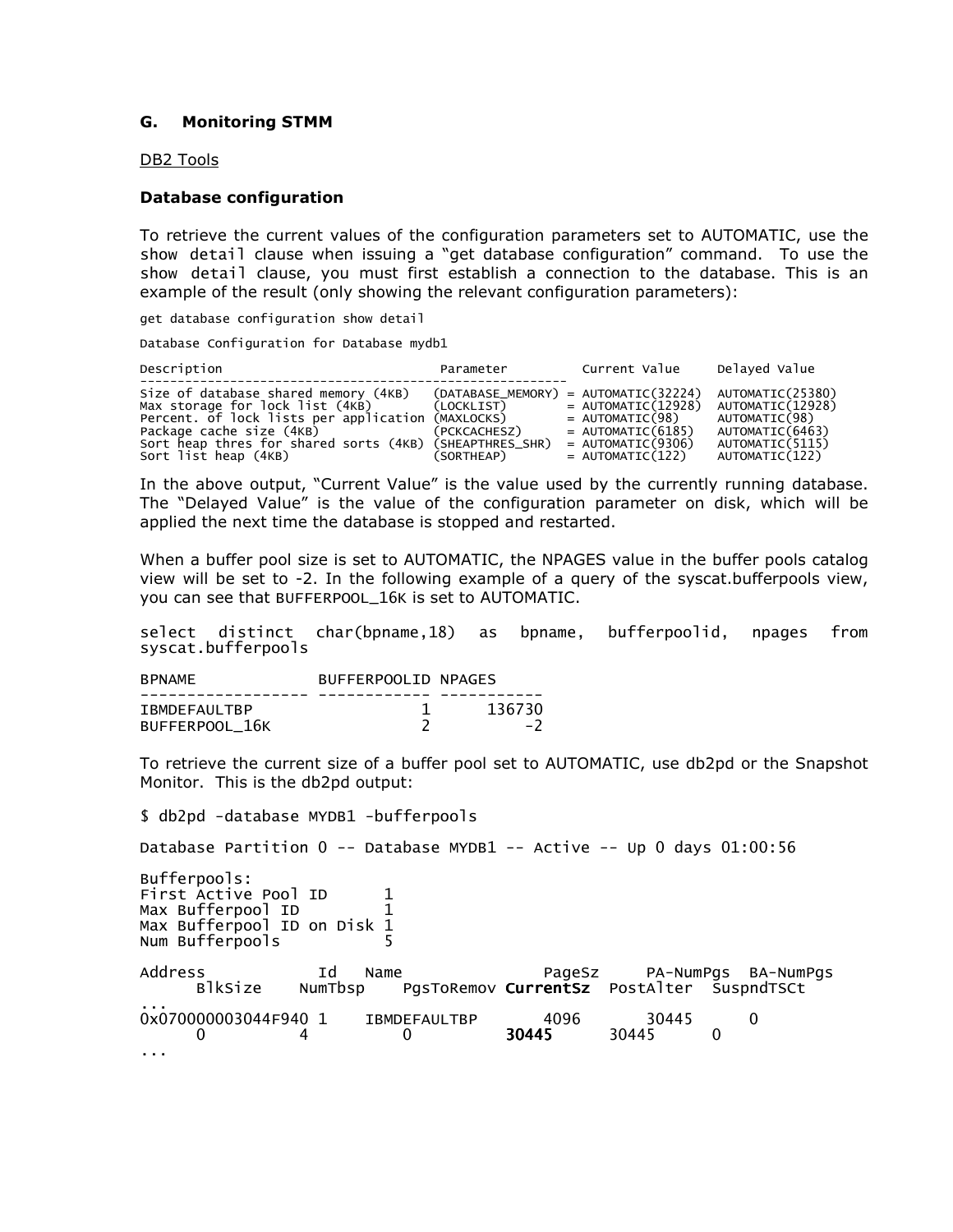Here is the Snapshot Monitor output:

\$ db2 get snapshot for bufferpools on MYDB1

Bufferpool Snapshot

| Bufferpool name<br>Database name<br>Database path                                        | $=$ IBMDEFAULTBP<br>$=$ MYDB1<br>=<br>/home/colint/colint/NODE0000/SQL00001/ |
|------------------------------------------------------------------------------------------|------------------------------------------------------------------------------|
| Input database alias                                                                     | $=$ MYDB1                                                                    |
| Snapshot timestamp                                                                       | $= 05/18/2007 \ 12:07:13.684986$                                             |
| Node number                                                                              | $= 0$                                                                        |
| Tablespaces using bufferpool                                                             | $= 4$                                                                        |
| Alter bufferpool information:<br>Pages left to remove<br>Current size<br>Post-alter size | $= 0$<br>$= 30445$<br>$= 30445$                                              |

### Database memory

The DB2 tools for monitoring the sizes of the memory heaps are db2pd, the Snapshot Monitor, the DB2 Memory Tracker and the DB2 Memory Visualizer. These tools allow the user to know the current size of the memory heaps. Here is a db2pd example:

\$ db2pd -database MYDB1 –mempools

Database Partition 0 -- Database MYDB1 -- Active -- Up 0 days 00:19:45

| Memory Pools:<br>Address                                                                                                                                                                                                                                 | MemSet | PoolName                                                                   | Id                                         | Overhead                                                                         | LogSz                                                                                        |                                                                                         |
|----------------------------------------------------------------------------------------------------------------------------------------------------------------------------------------------------------------------------------------------------------|--------|----------------------------------------------------------------------------|--------------------------------------------|----------------------------------------------------------------------------------|----------------------------------------------------------------------------------------------|-----------------------------------------------------------------------------------------|
| 0x0700000030001650 MYDB1<br>0x0700000030001130 MYDB1<br>0x0700000030000EA0 MYDB1<br>0x0700000030000C10 MYDB1<br>0x0700000030000980 MYDB1<br>0x07000000300006F0 MYDB1<br>0x07000000300005A8 MYDB1<br>0x0700000030000460 MYDB1<br>0x0700000030000318 MYDB1 |        | pckcacheh<br>bph<br>bph.<br>bph<br>bph.<br>bph.<br>shsorth<br>lockh<br>dbh | 16<br>16<br>16<br>16<br>16<br>18<br>4<br>2 | 151744<br>97728<br>0<br>0<br>$\Omega$<br>0<br>$\mathbf{0}$<br>$\Omega$<br>409696 | 1103562<br>130878528<br>543616<br>281472<br>150400<br>84864<br>12736<br>16401408<br>19472159 | $\cdots$<br>$\cdots$<br>$\cdots$<br>$\sim$ $\sim$ $\sim$<br>$\sim 100$<br>$\cdots$<br>. |
| .                                                                                                                                                                                                                                                        |        |                                                                            |                                            |                                                                                  |                                                                                              |                                                                                         |

Here is a DB2 Memory Tracker example:

\$ db2mtrk -d Tracking Memory on: 2007/05/18 at 11:29:48

Memory for database: MYDB1

| utilh        | pckcacheh   | other       | catcacheh | bph $(1)$ | bph $(S32K)$ |
|--------------|-------------|-------------|-----------|-----------|--------------|
| 64.0K        | 1.2M        | 192.0K      | 320.0K    | 125.4M    | 640.0K       |
| bph $(S16K)$ | bph $(S8K)$ | bph $(S4K)$ | shsorth   | lockh     | dbh          |
| 384.0K       | 256.0K      | 192.0K      | 192.0K    | 15.7M     | 19.4M        |
|              |             |             |           |           |              |

The DB2 Memory Visualizer provides the same information and can also be used to plot the recent memory heap size history.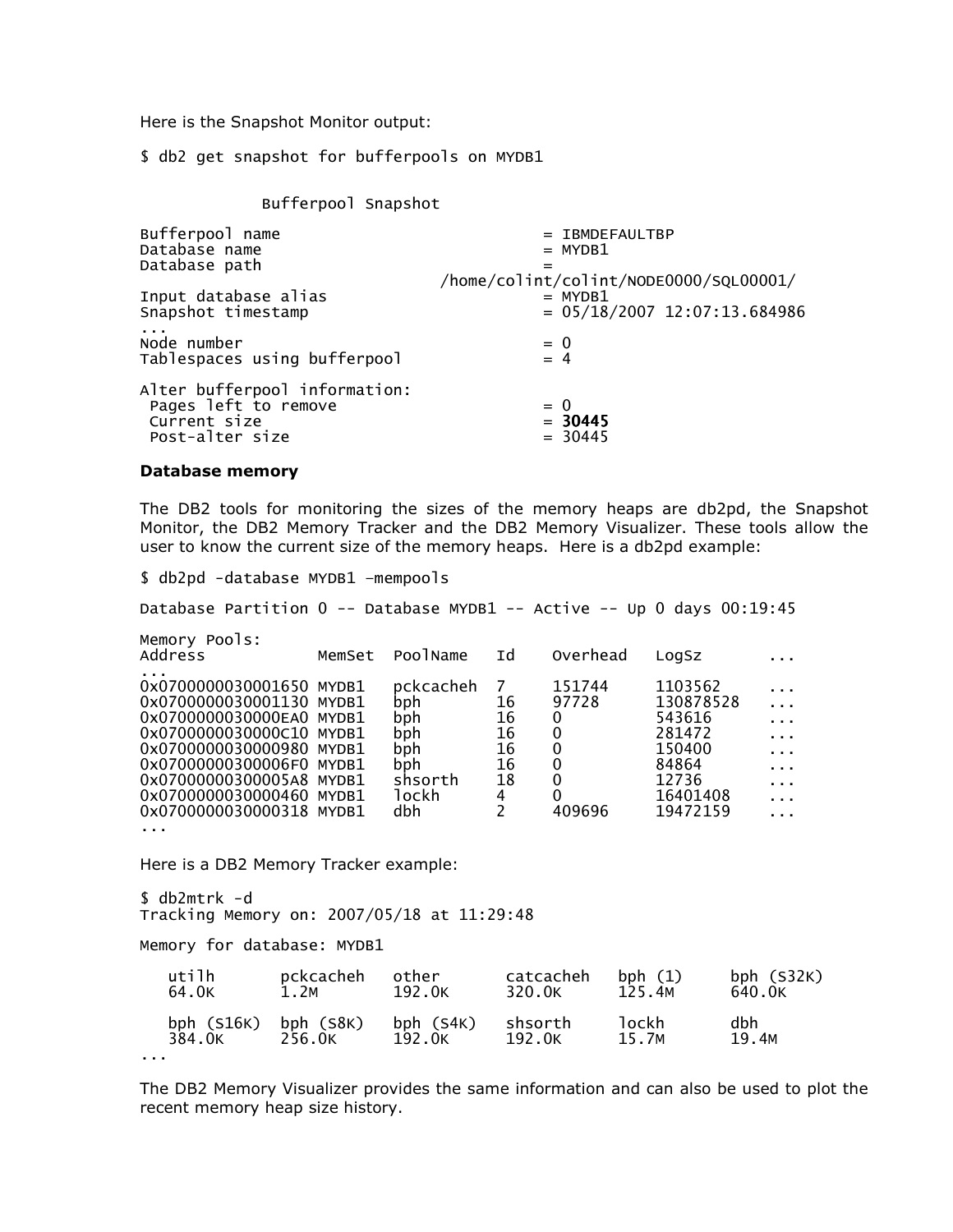



### The tuning partition in a DPF environment

The ADMIN\_CMD procedure can be used to determine the user-preferred and current STMM tuning database partition number. The syntax of the new command is as follows:

CALL SYSPROC.ADMIN\_CMD( 'get stmm tuning dbpartitionnum' )

And this is an example of the result:

```
 USER_PREFERRED_NUMBER CURRENT_NUMBER 
     --------------------- -------------- 
1 1
```
If the two values in the above output are not equal, it indicates that the user has requested that the tuner move to a new partition but that request has not yet been processed. In general, the process will be carried out within 10 minutes of being issued. If the user wants to force the movement of the tuner to the new partition, this can be done by deactivating and reactivating the database, at which point the tuner will move immediately.

See the documentation for more details on the ADMIN\_CMD procedure.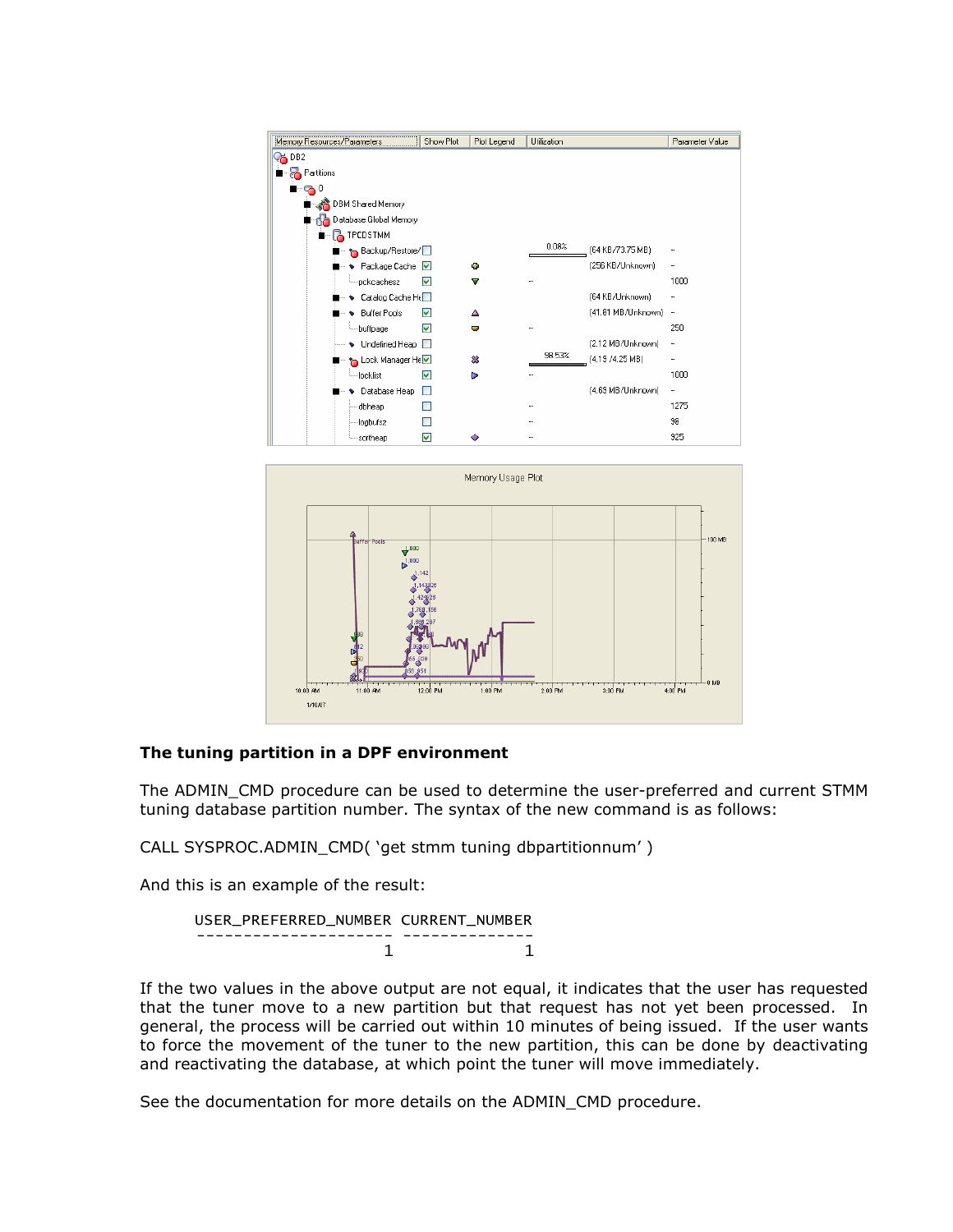#### The STMM agent

If you want to monitor the STMM agent, you can obtain some rudimentary information through the list applications command. That command has the following output (with the STMM agent information bolded):

db2 list applications

| Auth Id     | Application<br>Name | App <sub>1</sub> .<br>Handle | Application Id           | DB<br>Name    | # of<br>Agents |
|-------------|---------------------|------------------------------|--------------------------|---------------|----------------|
| <b>USER</b> | db2w1md             | 411                          | *LOCAL.DB2.070323132434  | <b>SAMPLE</b> | 1              |
| <b>USER</b> | db2taskd            | 410                          | *LOCAL.DB2.070323132433  | <b>SAMPLE</b> |                |
| <b>USER</b> | db2stmm             | 409                          | *LOCAL.DB2.070323132432  | <b>SAMPLE</b> |                |
| <b>USER</b> | db2bp               | 408                          | LOCAL.user.070323132429* | <b>SAMPLE</b> |                |

#### Operating System Tools

A number of operating system tools can be used to monitor the memory utilization, and can be useful when running DB2 9 with the DATABASE\_MEMORY tuning feature of STMM enabled. Since this STMM feature is only available for the AIX and Windows operating systems, we include below a brief summary of some of the tools that can be used on each platform to monitor the free memory on the system and the usage of paging space.

#### Virtual memory

The vmstat command is one of the most commonly used tools for monitoring virtual memory usage that is available on Linux and multiple UNIX platforms. In the case of AIX, it also reports statistics about kernel threads, disk activity, traps and CPU activity.

Of all the options available in the AIX version, option  $-v$  is the most interesting to use in conjunction with the DATABASE\_MEMORY tuning functionality because it reports various statistics maintained by the Virtual Memory Manager. Further discussion of the file cache is outside the scope of this document; more details about this can be found in the white paper "Optimizing AIX 5L performance: Tuning your memory settings, Part 1" (http://www-128.ibm.com/developerworks/aix/library/au-aixoptimization-memtun1/).

\$ vmstat –v | grep –e "memory pages" –e free –e perm –e "file pages" 4194304 memory pages 66237 free pages 5.0 minperm percentage 15.0 maxperm percentage 1.5 numperm percentage 59669 file pages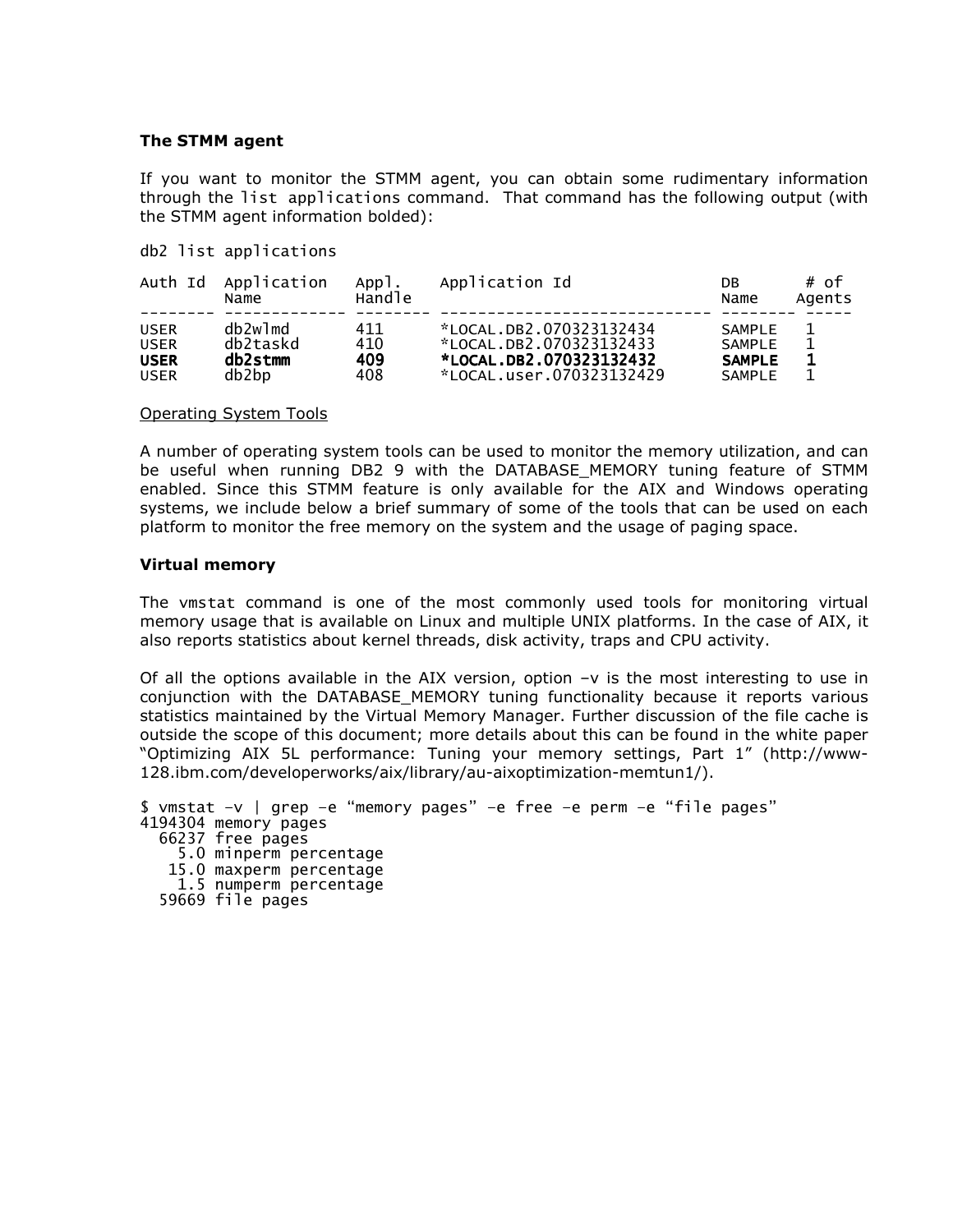On the Windows platform, the Performance Monitor can be used to monitor virtual memory.



The Windows Task Manager's Performance tab can also be used to monitor memory usage.

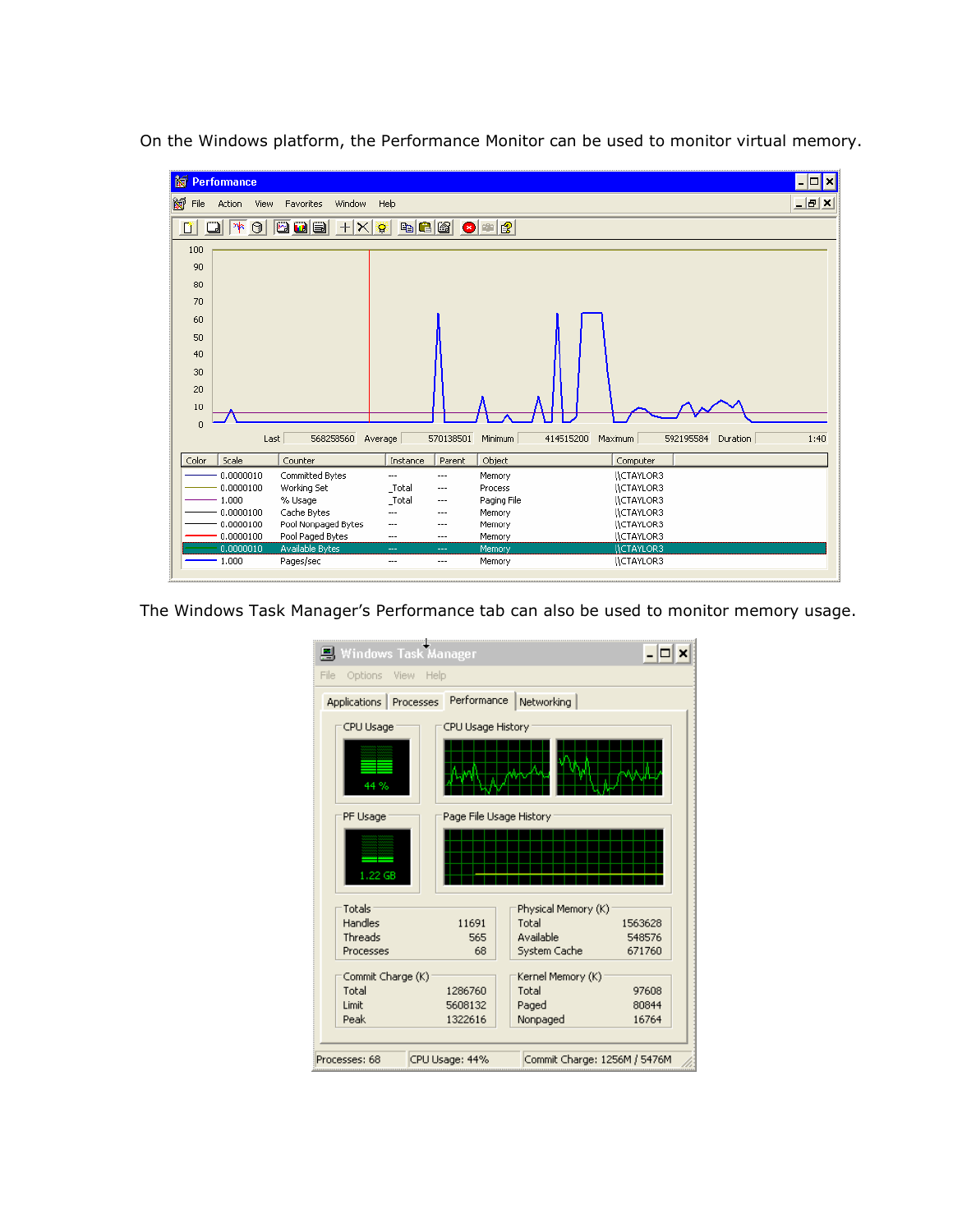### Paging space

On the AIX operating system, the paging space usage statistics can be seen using the lsps command. The -s flag displays the percentage of paging space allocated (reserved), whether the paging space has been assigned (used) or not.

 $$$  lsps  $-$ s Total Paging Space Percent Used 32768MB 3%

On the Windows platform, the Performance Monitor can also be used to monitor paging space.

| 35<br><b>Performance</b>                                                                                                                                                    |                                                                       |
|-----------------------------------------------------------------------------------------------------------------------------------------------------------------------------|-----------------------------------------------------------------------|
| <b>Favorites</b><br>File<br>Action<br>View                                                                                                                                  | - 8 ×<br>Window<br>Help                                               |
| dde<br>冰<br>A                                                                                                                                                               | ac 6<br>$+ $<br>$\times$<br>ø                                         |
| \\CTAYLOR3<br><b>Memory</b><br><b>Available Bytes</b><br><b>Cache Bytes</b><br><b>Committed Bytes</b><br>Pages/sec<br><b>Pool Nonpaged Bytes</b><br><b>Pool Paged Bytes</b> | 566743040<br>171032576<br>1386594304<br>0.000<br>17518592<br>79568896 |
| <b>Paging File</b><br>% Usage                                                                                                                                               | <b>Total</b><br>2.294                                                 |
| <b>Process</b><br>Working Set                                                                                                                                               | Total<br>1054482432                                                   |

### Logging

### The db2diag.log file

All changes made by STMM are logged in two places. Simple information on each configuration change can be found in the db2diag.log file. In this file, you will see records that indicate a configuration change such as this:

2006-10-17-19.10.00.912218-240 I408210A457 LEVEL: Event PROC : db2stmm (MYDB1) 1<br>DB : MYDB1 PID : 946302 TID : 1<br>
INSTANCE: ewhhr NODE : 001 DB<br>
APPHDL : 1-52 APPID: \*N1.cgarciaa.060 APPID: \*N1.cgarciaa.060809150048 AUTHID : CGARCIAA FUNCTION: DB2 UDB, config/install, sqlfLogUpdateCfgParam, probe:20 CHANGE : STMM CFG DB DEWHR000: "Sheapthres\_shr" From: "109306" <automatic> To: "105115" <automatic>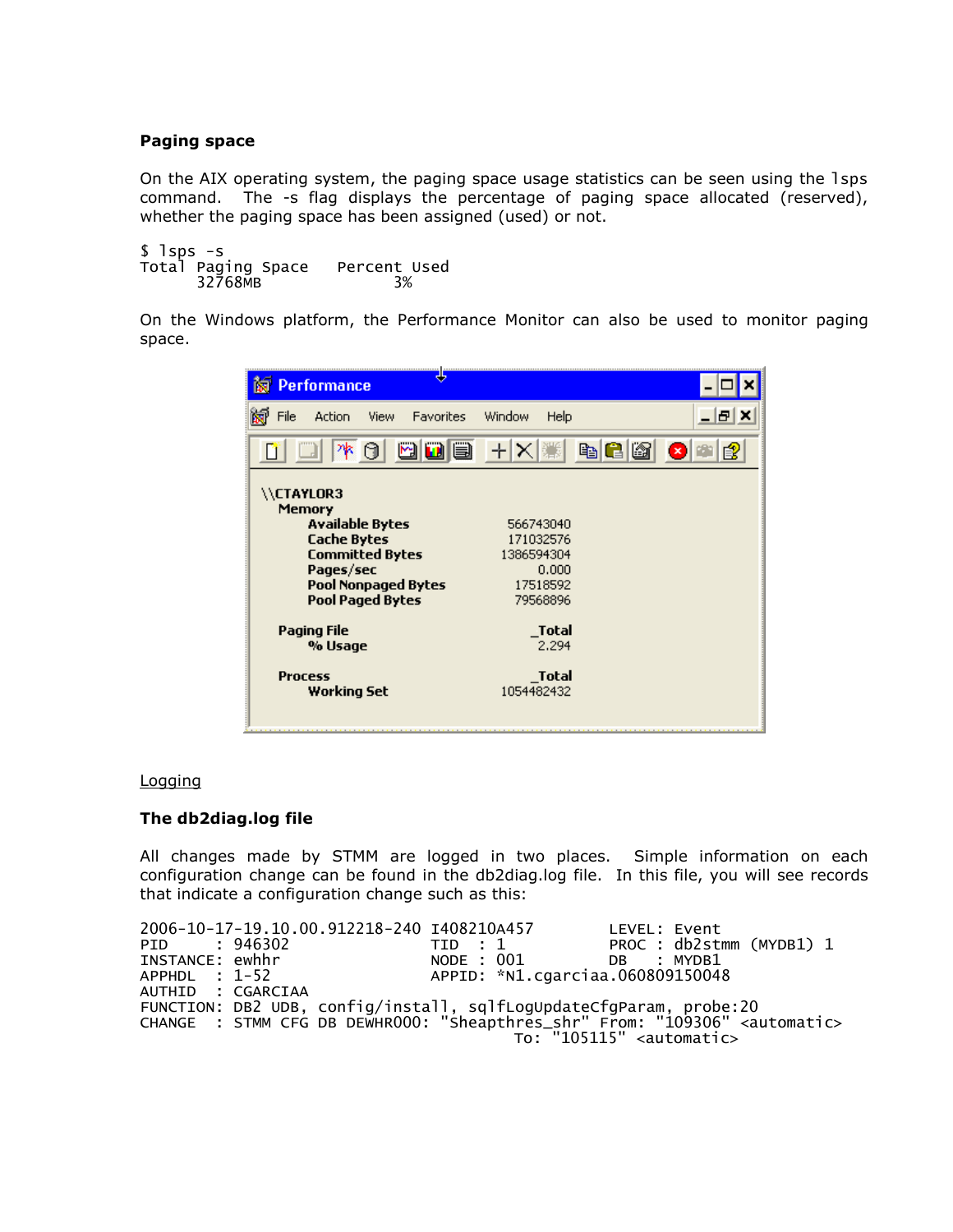You will also see records that indicate a buffer pool change such as this:

2006-10-17-19.03.58.672185-240 I395047A488<br>PID : 946302 TID : 1<br>INSTANCE: ewhhr NODE : 001 LEVEL: Event<br>PROC : db2stmm (MYDB1) 1 INSTANCE: ewhhr<br>APPHDL : 1-52 APPID: \*N1.cgarciaa.060809150048 AUTHID : CGARCIAA FUNCTION: DB2 UDB, buffer pool services, sqlbAlterBufferPoolAct, probe:90 MESSAGE : Altering bufferpool "BUFFERPOOL\_16K" From: "117268" <automatic> To: "109666" <automatic>

In addition to these log entries, the changes are also logged in much greater detail in the STMM logs, which are in a directory named stmmlog, in the same directory as the db2diag.log file. The STMM logs are meant for DB2 Support, to assist with problem determination.